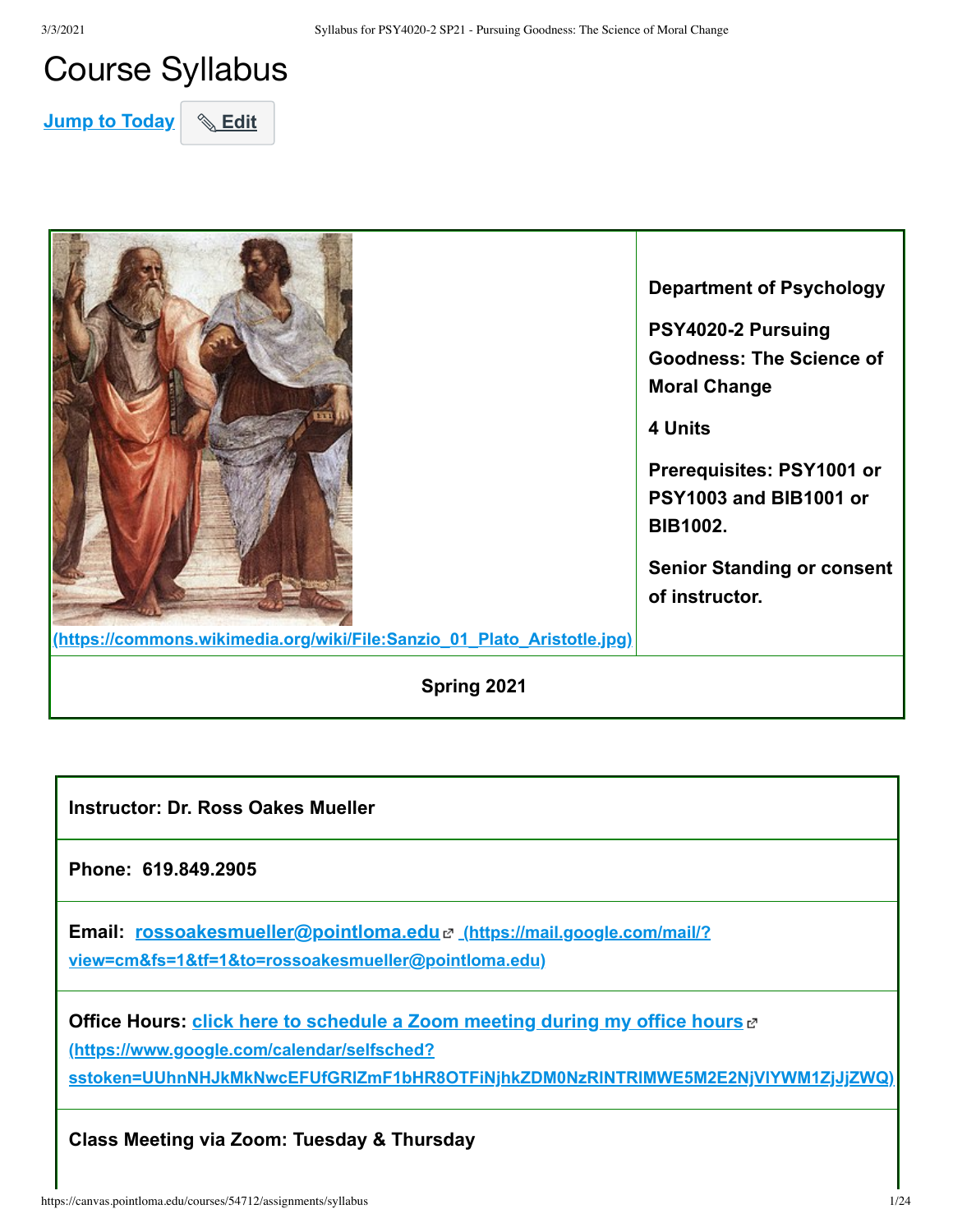**12:30 p.m. - 1:30 p.m. Pacific Standard Time - Remote**

## **1:30 - 2:15 p.m. - In-Person (when Available)**

#### **PLNU Mission**

### **To Teach ~ To Shape ~ To Send**

Point Loma Nazarene University exists to provide higher education in a vital Christian community where minds are engaged and challenged, character is modeled and formed, and service is an expression of faith. Being of Wesleyan heritage, we strive to be a learning community where grace is foundational, truth is pursued, and holiness is a way of life.

## **COURSE DESCRIPTION**

This course surveys some of the latest findings in positive and moral psychology that concern how we live a good life in the world with others. It addresses three perennial questions about psychological and relational well-being: What makes a "good life" *good*? How do persons "change" for *good?* And: What makes a "good relationship" *good*? It examines theory and research in two rapidly expanding psychological literatures: the science of a flourishing life, the science of love and virtue, and the practical neuroscience of moral change. Students will participate in experimental exercises that this new science suggests will enhance our motivation and capacity for moral goodness. Beyond that, the class is designed to provide you with the opportunity to actually practice some of the habits that can induce character growth.

## **COURSE LEARNING OUTCOMES**

Students will be able to...

- 1. Summarize various models of well-being that vie for attention in popular and religious culture.
- 2. Describe key ingredients of a meaningful life as discussed in contemporary positive and moral psychology.
- 3. Describe some of the principles and practices of character change as offered in contemporary psychology.
- 4. Describe four essential virtues that facilitate mature love as understood in the new science of love and virtue.
- 5. Describe the meaning of moral maturity in light of the Judeo-Christian concept of love, especially as envisioned in the Wesleyan theological tradition.

## **REQUIRED TEXTS AND RECOMMENDED STUDY RESOURCES**

# *Primary Texts*

- Haidt, J. (2006) The Happiness Hypothesis. New York: Basic Books
- Lewis, T. , Amini, F,. & Lannon, R. (2007). A General Theory of Love. New York: Vintage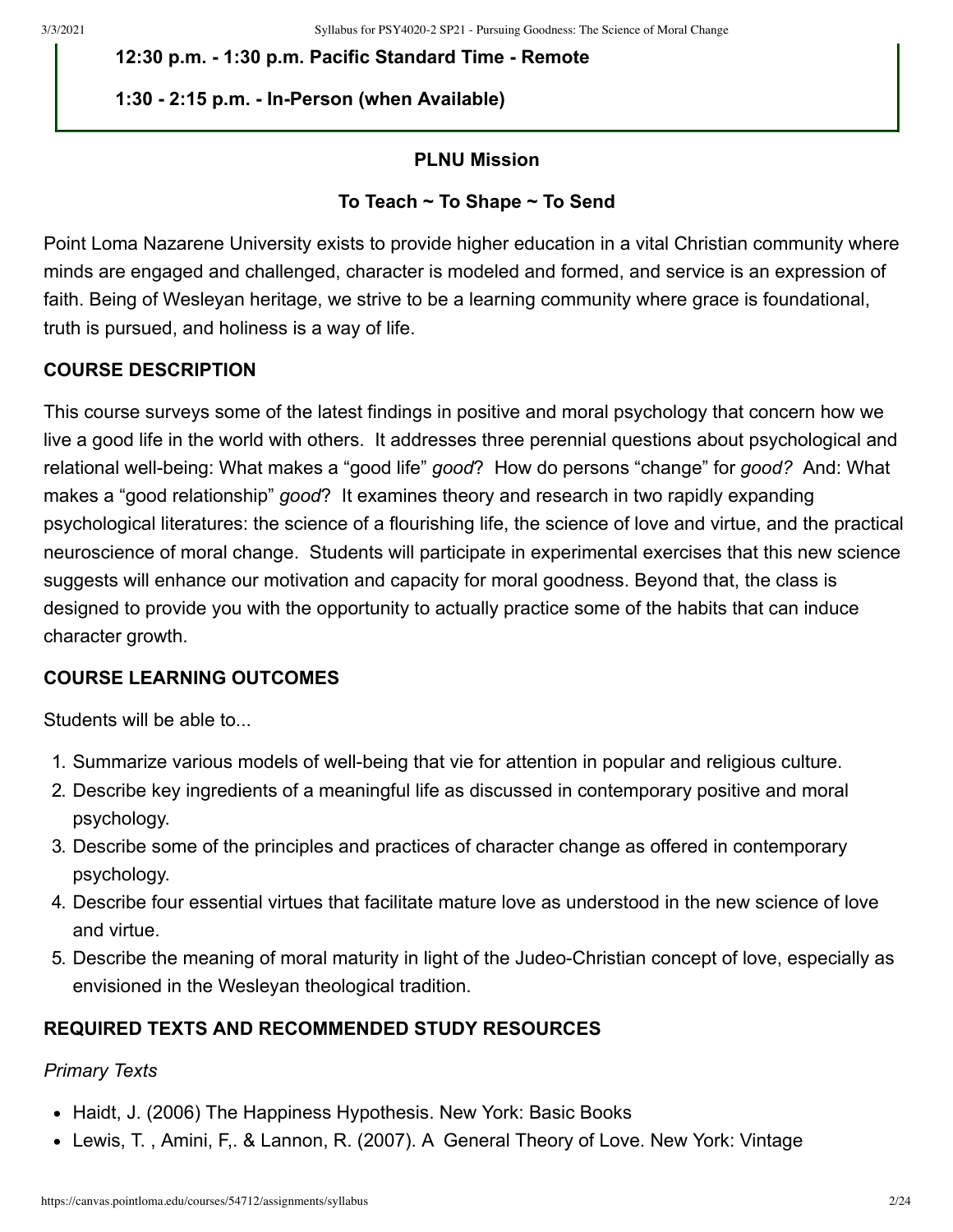#### *Required Supplemental Articles*

*Oakes Mueller, Ross. (2021). PSY4020* Pursuing Goodness: The Science of Moral Change. **Cognella Custom Prints [\(https://store.cognella.com/22625\)](https://store.cognella.com/22625)**

#### **COURSE CREDIT HOUR INFORMATION**

In the interest of providing sufficient time to accomplish the stated Course Learning Outcomes, this class meets the PLNU credit hour policy for a 4 unit class delivered over five weeks. (Based on 37.5 hours of student engagement per credit hour.)

| Category                                           | <b>Time Expectation in Hours</b> |
|----------------------------------------------------|----------------------------------|
| Class Meetings via Zoom (or in-person)             | 27                               |
| <b>Reading Assignments</b>                         | 53                               |
| <b>Written Assignments</b>                         | 12                               |
| <b>Other Assignments &amp; Learning Activities</b> | 50                               |
| Quizzes, Surveys                                   | 8                                |
| Total Hours                                        | 150                              |

#### **Distribution of Student Learning Hours**

#### **ASSESSMENT AND GRADING**

Student grades will be posted in the Canvas grade book no later than midnight on Tuesday of each week beginning in Week Two of this course. It is important to read the comments posted in the grade book as these comments are intended to help students improve their work. Final grades will be posted within one week of the end of the class. Grades will be based on the following:

**Reading & Lecture Viewing and Responses:** 48 hours before each class, I will make available to you the lectures for the upcoming class. These lectures are designed both a) to clarify some key issues from your reading, and b) to introduce new material. Completing the reading and watching the lectures are necessary in order to be successful in this class, and you will use this material in your two largest assignments (described below). Within many of the lectures I will ask you questions. To get full credit for watching the lectures, you should type your responses to my questions in the text box at the bottom of each "Watch Lectures/Videos" assignment. I also ask you to pose one "Good" question to me in each assignment. This will help me to direct our class time together. **Lecture and Reading Responses will be 10% of your overall grade.**

**Homework Assignments:** At multiple points throughout the session, you will be asked to either read, watch, or listen to a piece of media, and then to relate it to the readings you have completed for the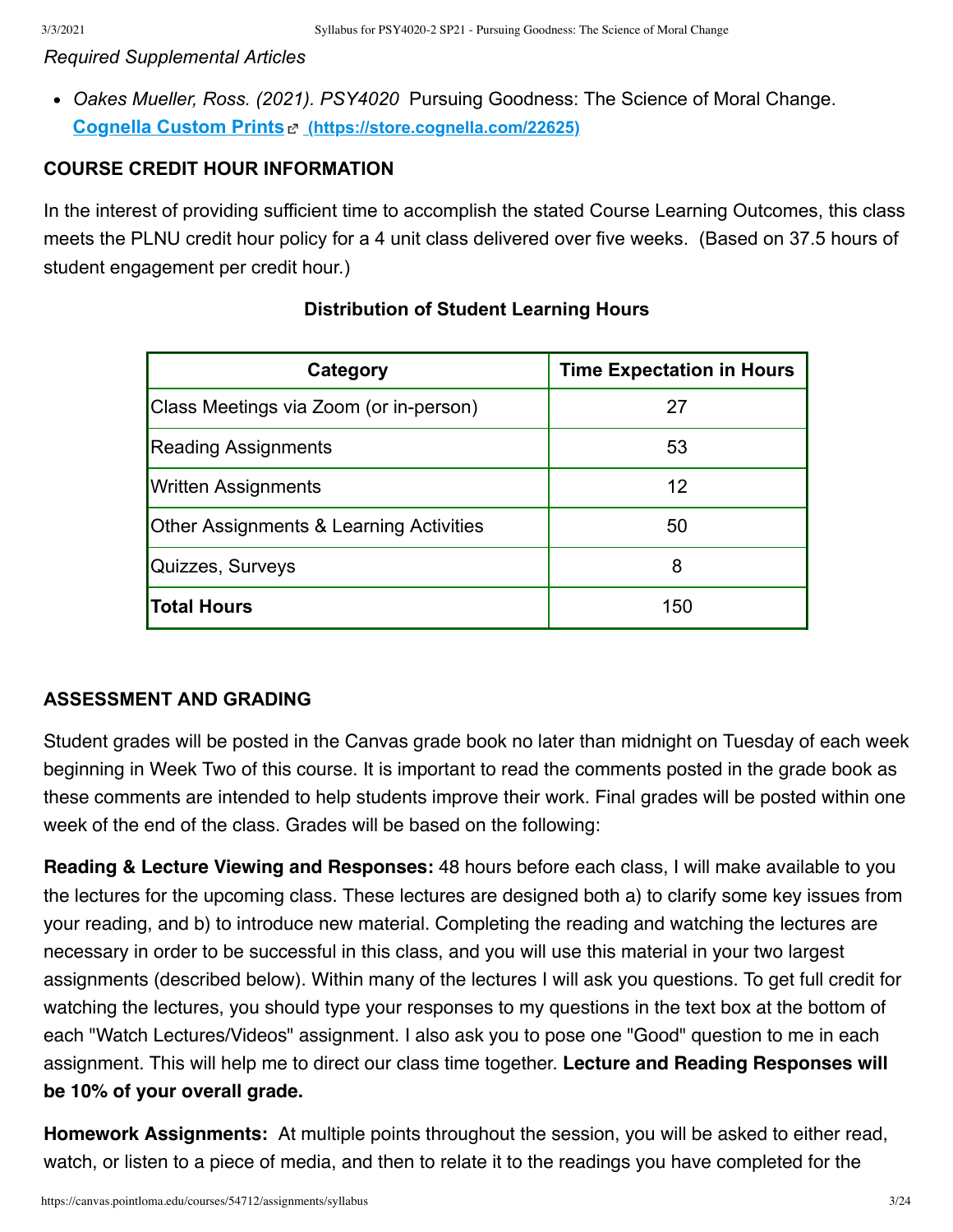course. Your lowest homework score will be dropped. **Homework will be 10% of your overall grade.** 

**Vocation Assignment:** This is a two part assignment that includes a Vocation Paper and a Vital Engagement in a Vocation Video. **The Vocation Assignment will be 10% of your overall grade.** 

- **Vocational Paper {5%}**: 3 to 4 Page (double spaced) paper. The purpose of the paper is to reflect on your vocational plans after you graduate from PLNU. Discuss the following in your paper:
	- What are your career goals? Where do you see yourself in 5 years? In 10 years?
	- Choose one career to focus on.
	- Does this career require attending Graduate School? If so, what type of program are you considering? And why?
	- With the career you are choosing, what is the process to obtain a job in that field? What is the typical salary based on your expected education level?
- **Vital Engagement in a Vocation Video {5%}**: Using the assigned readings (Happiness Hypothesis, Ch. 10), readings available online ("Stop trying to 'find meaningful work (and create it instead)"; and "A Deceptively Simple Way to Find More Happiness at Work") and the podcast ("The Perils of Following your Career Passion"), record a two-minute long video answering the following question: **What is one or more ways that you will create or maximize vital engagement in your chosen career path?**

**The "Good Life" Paper:** Mid-way through the course you will write a two-part "Good Life" Paper (your Senior Capstone Project). Although more details are available on the Assignment page and in our inclass discussions, the paper will involve describing, critiquing, and applying the theories of the "good life" that we will be discussing during the first half of the class. **The Good Life Paper will be 30% of your overall grade {15% for each part}.** 

**Attendance and Participation:** There will be weekly Zoom class sessions with mandatory attendance and required participation. **Attendance and Participation will be 10% of your overall grade.** 

**Final Exam:** The Final Exam is based on the material covered during the second half of the class. Although more details are available on the Final Exam Assignment Page, the exam itself will involve the description and application of at least one "capacity of mind" and at least one "capacity of heart," as they relate to the construct of Generative Care. **The Final Exam will be 25% of your overall grade.**

**Good Life Survey, or alternate assignments:** At four points throughout the semester you will be asked to answer survey questions about your thoughts, experiences, and relationships. The purposes of this survey are twofold: 1) for you to track your own growth with respect to the concepts discussed in class, and 2) for me to evaluate how well the course serves to promote your growth. At the end of the semester, my hope is to give you access to the results of your surveys so that you can better understand how you have grown, and what areas to continue focusing on after the class ends. My hope is to also use this information to help me revise the class for future years. If you do complete the survey, **you have the option of either allowing me to use your responses** to see how the class performed as a whole (you would never be identified by name), **or you can choose to have your responses removed** from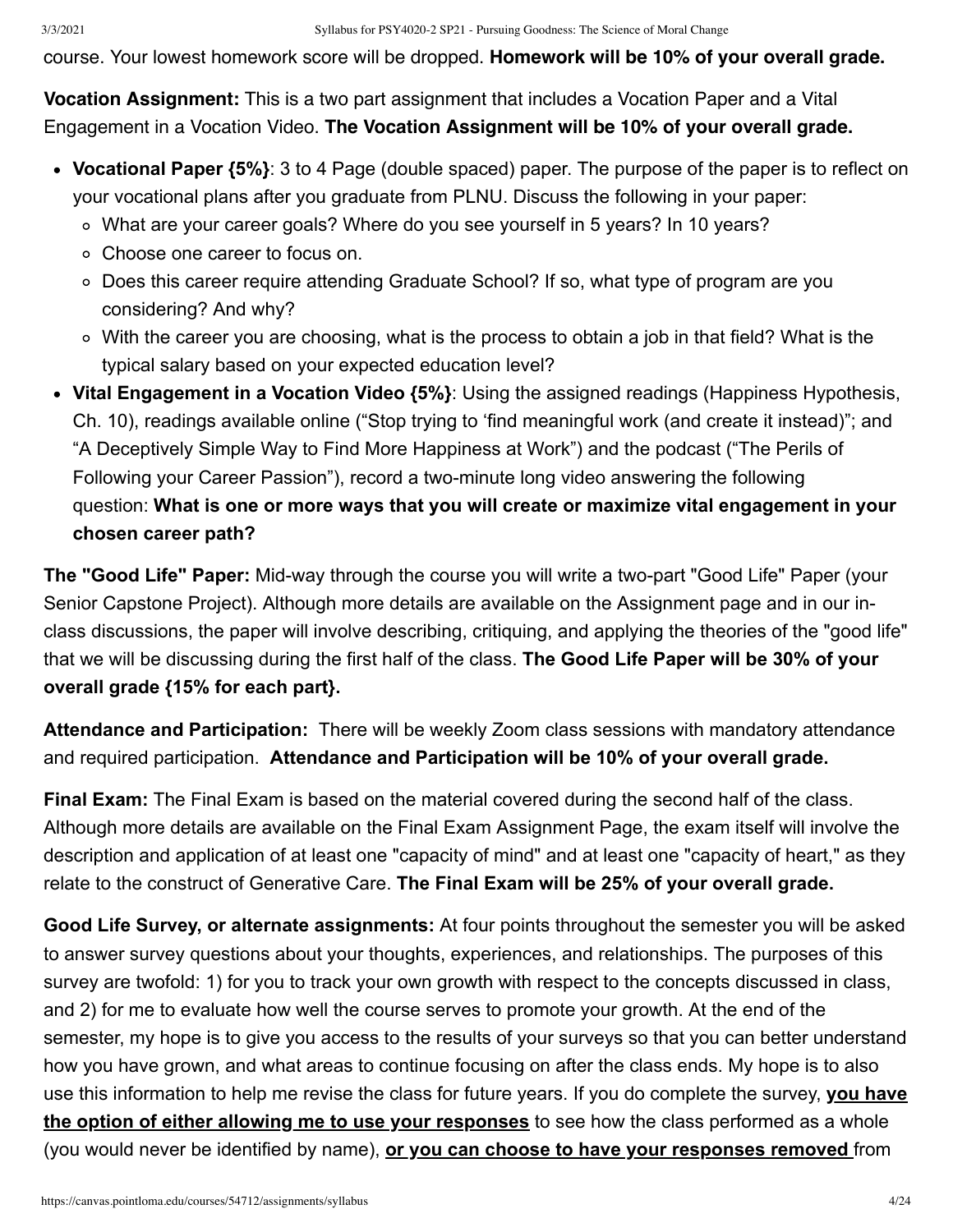the bigger set of data (you would still receive the same feedback on your growth). **However, you are not required to complete these surveys. If you choose NOT to complete the survey, you can instead complete a two page reading response for each survey (for a total of four reading responses throughout the semester)**. If you choose this option, still click on the link to the survey, but indicate on the survey that you are choosing NOT to answer the questions, and you will be taken to the end of the survey. **The four surveys (or alternate assignments) will be worth a total of 5% of your overall grade.**

# **STATE AUTHORIZATION**

State authorization is a formal determination by a state that Point Loma Nazarene University is approved to conduct activities regulated by that state. In certain states outside California, Point Loma Nazarene University is not authorized to enroll online (distance education) students. If a student moves to another state after admission to the program and/or enrollment in an online course, continuation within the program and/or course will depend on whether Point Loma Nazarene University is authorized to offer distance education courses in that state. It is the student's responsibility to notify the institution of any change in his or her physical location. Refer to the map on **State Authorization [\(https://www.pointloma.edu/offices/office-institutional-effectiveness-research/disclosures\)](https://www.pointloma.edu/offices/office-institutional-effectiveness-research/disclosures)** to view which states allow online (distance education) outside of California.

# **INCOMPLETES AND LATE ASSIGNMENTS**

Part of good paper-writing is effective time-management strategies. We could all write better papers if we had unlimited time to do so. However, there are certainly life situations that may prevent you from turning in your paper on time. How to balance these two conflicting issues? In order to provide you with some flexibility, and nevertheless to ensure that all of your papers are evaluated on an "even playing field," I have created a tiered grading system for late work. **If you miss a deadline to turn in a paper, for any reason, you will have until midnight on the next day to turn in the paper for a 5% deduction. After midnight, you then have up to midnight on the following day to turn it in for a 10% deduction. Following that, you will receive a 20% deduction. No papers will be accepted after the date on which the professor sends grades/feedback to the class for that paper.**

# **PLNU COPYRIGHT POLICY**

Point Loma Nazarene University, as a non-profit educational institution, is entitled by law to use materials protected by the US Copyright Act for classroom education. Any use of those materials outside the class may violate the law.

# **PLNU ACADEMIC HONESTY POLICY**

Students should demonstrate academic honesty by doing original work and by giving appropriate credit to the ideas of others. Academic dishonesty is the act of presenting information, ideas, and/or concepts as one's own when in reality they are the results of another person's creativity and effort. A faculty member who believes a situation involving academic dishonesty has been detected may assign a failing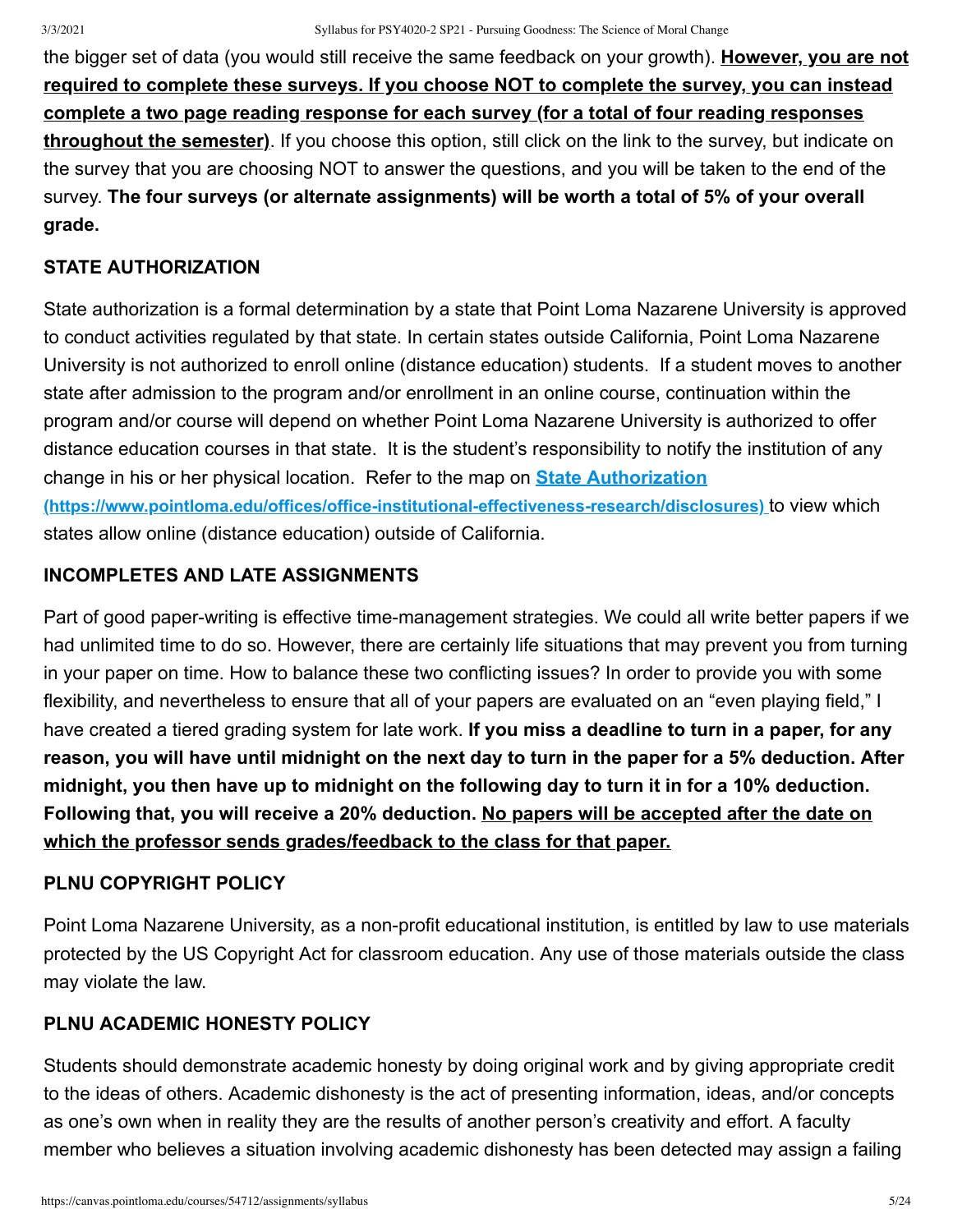grade for that assignment or examination, or, depending on the seriousness of the offense, for the course. Faculty should follow and students may appeal using the procedure in the university Catalog. See **Academic Policies [\(http://catalog.pointloma.edu/content.php?catoid=18&navoid=1278\)](http://catalog.pointloma.edu/content.php?catoid=18&navoid=1278)** for definitions of kinds of academic dishonesty and for further policy information.

# **PLNU ACADEMIC ACCOMMODATIONS POLICY**

While all students are expected to meet the minimum standards for completion of this course as established by the instructor, students with disabilities may require academic adjustments, modifications or auxiliary aids/services. At Point Loma Nazarene University (PLNU), these students are requested to register with the Disability Resource Center (DRC), located in the Bond Academic Center. (**DRC@pointloma.edu [\(https://mail.google.com/mail/?view=cm&fs=1&tf=1&to=DRC@pointloma.edu\)](https://mail.google.com/mail/?view=cm&fs=1&tf=1&to=DRC@pointloma.edu)** or 619-849-2486). The DRC's policies and procedures for assisting such students in the development of an appropriate academic adjustment plan (AP) allows PLNU to comply with Section 504 of the Rehabilitation Act and the Americans with Disabilities Act. Section 504 (a) prohibits discrimination against students with special needs and guarantees all qualified students equal access to and benefits of PLNU programs and activities. After the student files the required documentation, the DRC, in conjunction with the student, will develop an AP to meet that student's specific learning needs. The DRC will thereafter email the student's AP to all faculty who teach courses in which the student is enrolled each semester. The AP must be implemented in all such courses.

If students do not wish to avail themselves of some or all of the elements of their AP in a particular course, it is the responsibility of those students to notify their professor in that course. PLNU highly recommends that DRC students speak with their professors during the first two weeks of each semester about the applicability of their AP in that particular course and/or if they do not desire to take advantage of some or all of the elements of their AP in that course.

# **PLNU ATTENDANCE AND PARTICIPATION POLICY**

Students taking online courses are expected to attend each week of the course. Attendance is defined as participating in an academic activity within the online classroom which includes posting in a graded activity in the course. (Note: Logging into the course does not qualify as participation and will not be counted as meeting the attendance requirement.)

Students who do not attend at least once in any 3 consecutive days will be issued an attendance warning. Students who do not attend at least once in any 7 consecutive days will be dropped from the course retroactive to the last date of recorded attendance.

## **SPIRITUAL CARE**

Please be aware PLNU strives to be a place where you grow as whole persons. To this end, we provide resources for our students to encounter God and grow in their Christian faith.

 If students have questions, a desire to meet with the chaplain or have prayer requests you can contact the **Office of Spiritual Development [\(https://www.pointloma.edu/offices/spiritual-development\)](https://www.pointloma.edu/offices/spiritual-development)**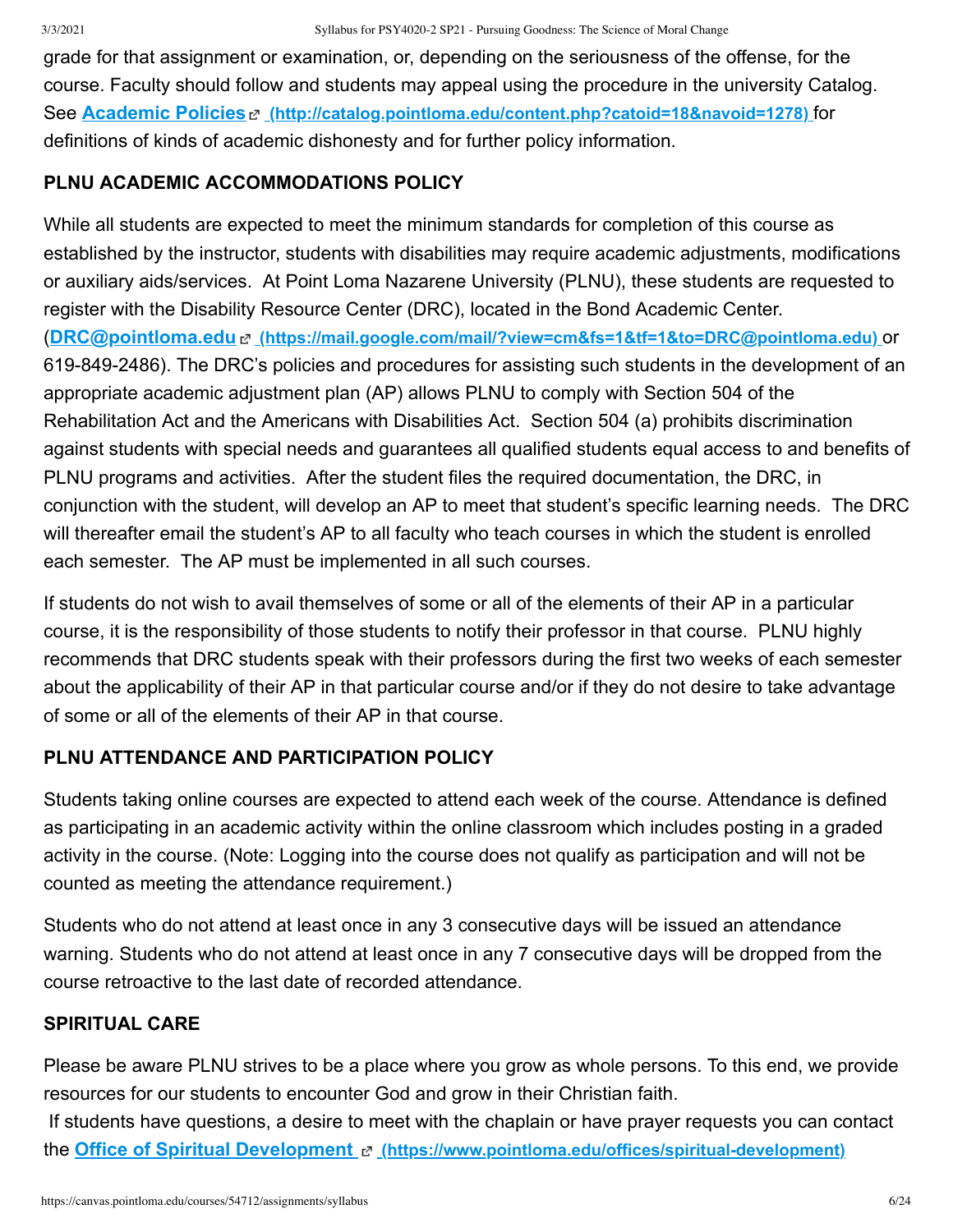### **USE OF TECHNOLOGY**

In order to be successful in the online environment, you'll need to meet the minimum technology and system requirements; please refer to the *[Technology and System Requirements](https://canvas.pointloma.edu/courses/51315/pages/technology-and-system-requirements)* information.

Problems with technology do not relieve you of the responsibility of participating, turning in your assignments, or completing your class work.

#### **COURSE SCHEDULE AND ASSIGNMENTS AT-A-GLANCE**

The table below lists our assignments and their due dates. Click on any assignment to review it (once it is "unlocked").

# Course Summary:

| <b>Date</b>      | <b>Details</b>                                                                                                                                                                           | <b>Due</b>     |
|------------------|------------------------------------------------------------------------------------------------------------------------------------------------------------------------------------------|----------------|
| Thu Feb 18, 2021 | <b>■ PSY4020-1 SP21 - Pursuing</b><br><b>Goodness: The Science of Moral</b><br><b>Change</b><br>(https://canvas.pointloma.edu/calendar?<br>event id=80427&include contexts=course 54712) | 10am to 11am   |
| Tue Feb 23, 2021 | <b>■ PSY4020-1 SP21 - Pursuing</b><br><b>Goodness: The Science of Moral</b><br><b>Change</b><br>(https://canvas.pointloma.edu/calendar?<br>event id=80428&include contexts=course 54712) | 10am to 11am   |
| Thu Feb 25, 2021 | <b>A</b> PSY4020-1 SP21 - Pursuing<br><b>Goodness: The Science of Moral</b><br><b>Change</b><br>(https://canvas.pointloma.edu/calendar?<br>event id=80402&include contexts=course 54712) | 10am to 11am   |
| Mon Mar 1, 2021  | <b>A</b> WK1 Watch Lectures/Videos<br>for Class 1 - Welcome to a Course<br>for the Rest of your Life<br>(https://canvas.pointloma.edu/courses/54712/assignments/623396)                  | due by 11:59pm |
| Tue Mar 2, 2021  | <b>A</b> PSY4020-1 SP21 - Pursuing<br><b>Goodness: The Science of Moral</b><br><b>Change</b><br>(https://canvas.pointloma.edu/calendar?<br>event id=80403&include contexts=course 54712) | 10am to 11am   |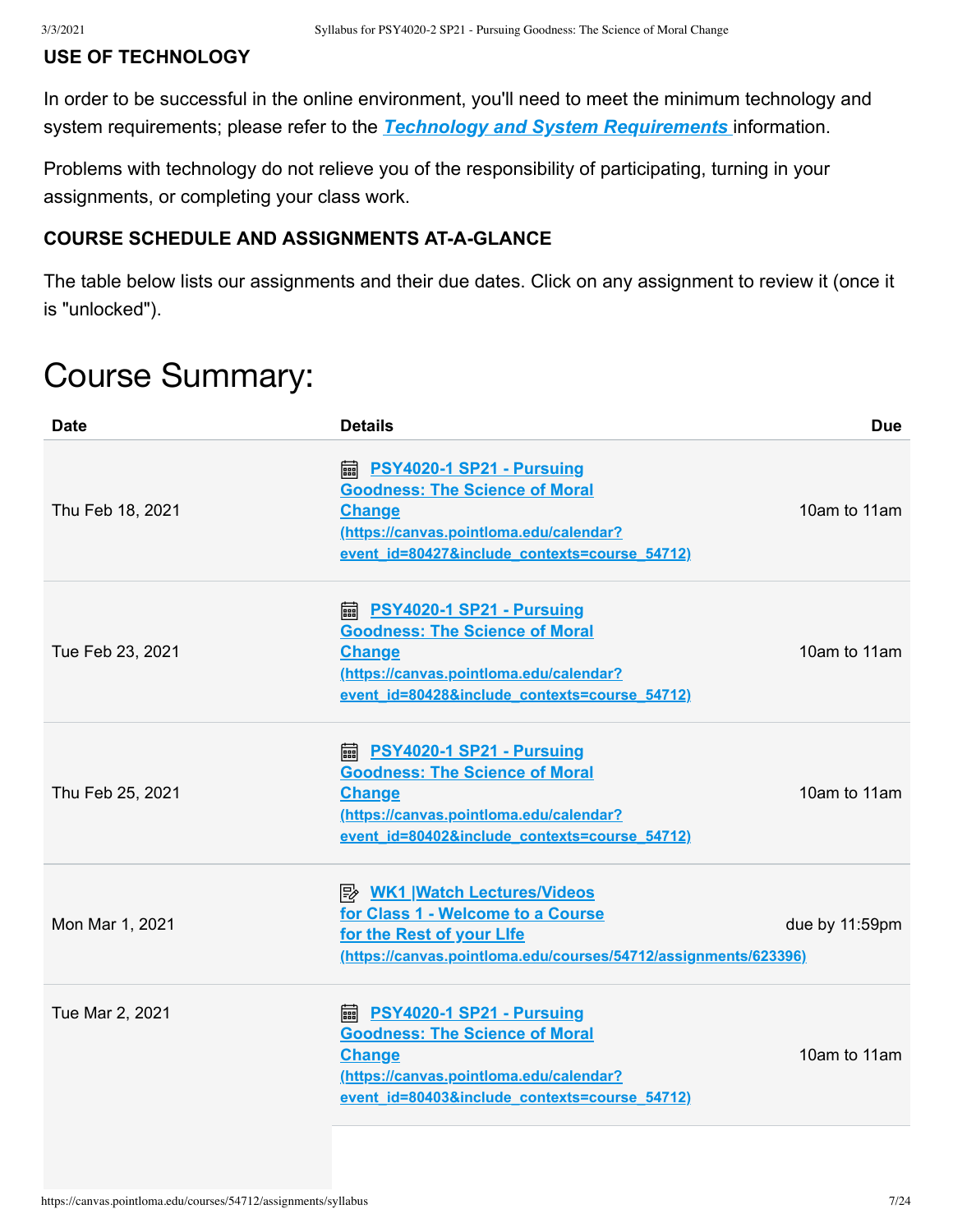| <b>Date</b>     | <b>Details</b>                                                                                                                                                                           | <b>Due</b>        |
|-----------------|------------------------------------------------------------------------------------------------------------------------------------------------------------------------------------------|-------------------|
|                 | <b>■ PSY4020-2 SP21 - Pursuing</b><br><b>Goodness: The Science of Moral</b><br><b>Change</b><br>(https://canvas.pointloma.edu/calendar?<br>event id=80488&include contexts=course 54712) | 12:30pm to 1:30pm |
|                 | <u> <i>WK</i> 1   Attendance and</u><br>Participation - Tuesday 12:30-2:15<br>p.m. PST - In-Class/Zoom<br>(https://canvas.pointloma.edu/courses/54712/assignments/623394)                | due by 12:30pm    |
|                 | ■ WK1   Required Reading for<br><b>Thursday Class Meeting (Class 2)</b>                                                                                                                  | to do: 8pm        |
| Wed Mar 3, 2021 | <u> <i>WK1</i>   Watch "The Truman</u><br><b>Show" and Write one-paragraph</b><br>response (using Fraterolli reading)<br>(https://canvas.pointloma.edu/courses/54712/assignments/623398) | due by 11:59pm    |
|                 | <b>B</b> WK1   Watch Lectures/Videos<br>for Class 2 - Life as Swimming<br><b>Pool or Quest?</b><br>(https://canvas.pointloma.edu/courses/54712/assignments/623397)                       | due by 11:59pm    |
|                 | <b>■ PSY4020-1 SP21 - Pursuing</b><br><b>Goodness: The Science of Moral</b><br><b>Change</b><br>(https://canvas.pointloma.edu/calendar?<br>event id=80409&include contexts=course 54712) | 10am to 11am      |
| Thu Mar 4, 2021 | PSY4020-2 SP21 - Pursuing<br>酾<br><b>Goodness: The Science of Moral</b><br><b>Change</b><br>(https://canvas.pointloma.edu/calendar?<br>event id=80489&include contexts=course 54712)     | 12:30pm to 1:30pm |
|                 | Participation - Thursday 12:30-2:15<br>p.m. PST - In-Class/Zoom<br>(https://canvas.pointloma.edu/courses/54712/assignments/623393)                                                       | due by 12:30pm    |
| Sat Mar 6, 2021 | <b>WK1 Take Good Life Survey</b><br>暨<br>#1<br>(https://canvas.pointloma.edu/courses/54712/assignments/623395)                                                                           | due by 11:59pm    |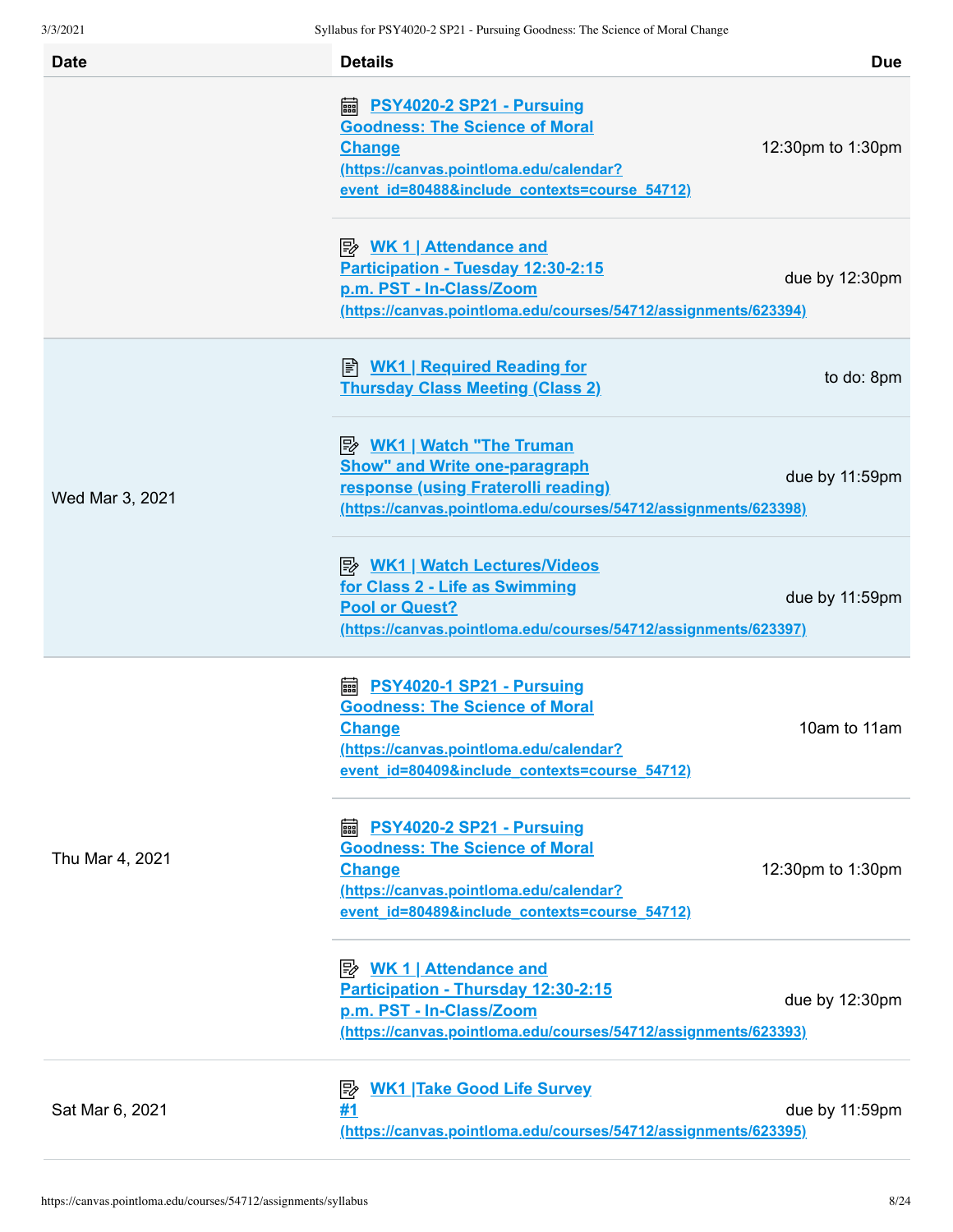| <b>Date</b>      | <b>Details</b>                                                                                                                                                                           | <b>Due</b>        |
|------------------|------------------------------------------------------------------------------------------------------------------------------------------------------------------------------------------|-------------------|
|                  | <b>E</b> WK2   Required Reading for<br><b>Tuesday Class Meeting (Class 3)</b>                                                                                                            | to do: 8pm        |
| Mon Mar 8, 2021  | <b>E</b> WK2   Watch Lectures/Videos<br>for Class 3 - Searching for the<br>"End" of Existence<br>(https://canvas.pointloma.edu/courses/54712/assignments/623402)                         | due by 11:59pm    |
|                  | ■ PSY4020-1 SP21 - Pursuing<br><b>Goodness: The Science of Moral</b><br><b>Change</b><br>(https://canvas.pointloma.edu/calendar?<br>event id=80414&include contexts=course 54712)        | 10am to 11am      |
| Tue Mar 9, 2021  | dia PSY4020-2 SP21 - Pursuing<br><b>Goodness: The Science of Moral</b><br><b>Change</b><br>(https://canvas.pointloma.edu/calendar?<br>event id=80490&include contexts=course 54712)      | 12:30pm to 1:30pm |
|                  | <b>Attendance and</b><br>Participation - Tuesday 12:30-2:15<br>p.m. PST - In-Class/Zoom<br>(https://canvas.pointloma.edu/courses/54712/assignments/623400)                               | due by 12:30pm    |
|                  | <b>E</b> WK2   Required Reading for<br><b>Thursday Class Meeting (Class 4)</b>                                                                                                           | to do: 8pm        |
| Wed Mar 10, 2021 | <b>B</b> WK 2   Read "The Semplica<br><b>Girl Diaries" and Write a Response</b><br>using Haidt Ch. 5 (Class 4)<br>(https://canvas.pointloma.edu/courses/54712/assignments/623401)        | due by 11:59pm    |
|                  | <b>B</b> WK2   Watch Lectures/Videos<br>for Class 4 - Five "Goods" of a<br><b>Good Life</b><br>(https://canvas.pointloma.edu/courses/54712/assignments/623403)                           | due by 11:59pm    |
| Thu Mar 11, 2021 | <b>■ PSY4020-1 SP21 - Pursuing</b><br><b>Goodness: The Science of Moral</b><br><b>Change</b><br>(https://canvas.pointloma.edu/calendar?<br>event id=80418&include contexts=course 54712) | 10am to 11am      |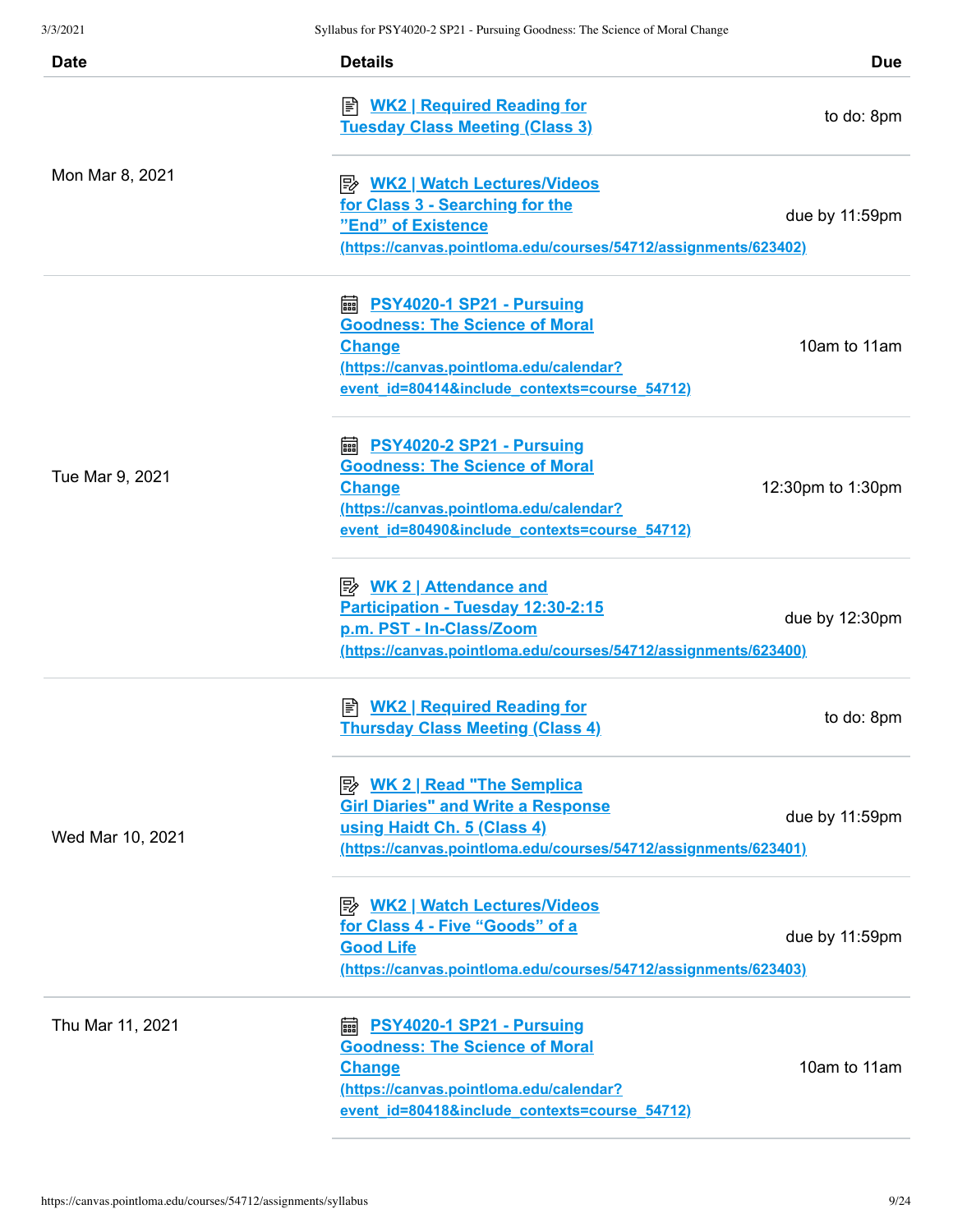| 3/3/2021         | Syllabus for PSY4020-2 SP21 - Pursuing Goodness: The Science of Moral Change |                   |
|------------------|------------------------------------------------------------------------------|-------------------|
| <b>Date</b>      | <b>Details</b>                                                               | <b>Due</b>        |
|                  | <b>■ PSY4020-2 SP21 - Pursuing</b>                                           |                   |
|                  | <b>Goodness: The Science of Moral</b>                                        |                   |
|                  | <b>Change</b>                                                                | 12:30pm to 1:30pm |
|                  | (https://canvas.pointloma.edu/calendar?                                      |                   |
|                  | event id=80491&include contexts=course 54712)                                |                   |
|                  | <b>Attendance and</b>                                                        |                   |
|                  | Participation - Thursday 12:30-2:15                                          |                   |
|                  | p.m. PST - In-Class/Zoom                                                     | due by 12:30pm    |
|                  | (https://canvas.pointloma.edu/courses/54712/assignments/623399)              |                   |
|                  | <b>WK3   Required Reading for</b><br>訚                                       |                   |
|                  | <b>Tuesday Class Meeting (Class 5)</b>                                       | to do: $8:55$ pm  |
|                  |                                                                              |                   |
| Mon Mar 15, 2021 | <b>B</b> WK3   Watch Lectures/Videos                                         |                   |
|                  | for Class 5 - Know thy Elephant                                              | due by 11:59pm    |
|                  | (Happiness)                                                                  |                   |
|                  | (https://canvas.pointloma.edu/courses/54712/assignments/623406)              |                   |
|                  | <b>A</b> PSY4020-1 SP21 - Pursuing                                           |                   |
|                  | <b>Goodness: The Science of Moral</b>                                        |                   |
|                  | <b>Change</b>                                                                | 10am to 11am      |
|                  | (https://canvas.pointloma.edu/calendar?                                      |                   |
|                  | event id=80419&include contexts=course 54712)                                |                   |
|                  | PSY4020-2 SP21 - Pursuing<br>繭                                               |                   |
|                  | <b>Goodness: The Science of Moral</b>                                        |                   |
| Tue Mar 16, 2021 | <b>Change</b>                                                                | 12:30pm to 1:30pm |
|                  | (https://canvas.pointloma.edu/calendar?                                      |                   |
|                  | event id=80492&include contexts=course 54712)                                |                   |
|                  | <u>≫ WK 3   Attendance and</u>                                               |                   |
|                  | Participation - Tuesday 12:30-2:15                                           |                   |
|                  | p.m. PST - In-Class/Zoom                                                     | due by 12:30pm    |
|                  | (https://canvas.pointloma.edu/courses/54712/assignments/623405)              |                   |
| Wed Mar 17, 2021 | <b>WK3   Required Reading for</b><br>訚                                       |                   |
|                  | <b>Thursday Class Meeting (Class 6)</b>                                      | to do: 8am        |
|                  | <b>B</b> WK3   Watch "Ralph Breaks                                           |                   |
|                  | the Internet" and respond using                                              |                   |
|                  | Haidt Ch. 6 (Class 6)                                                        | due by 11:59pm    |
|                  | (https://canvas.pointloma.edu/courses/54712/assignments/623408)              |                   |
|                  |                                                                              |                   |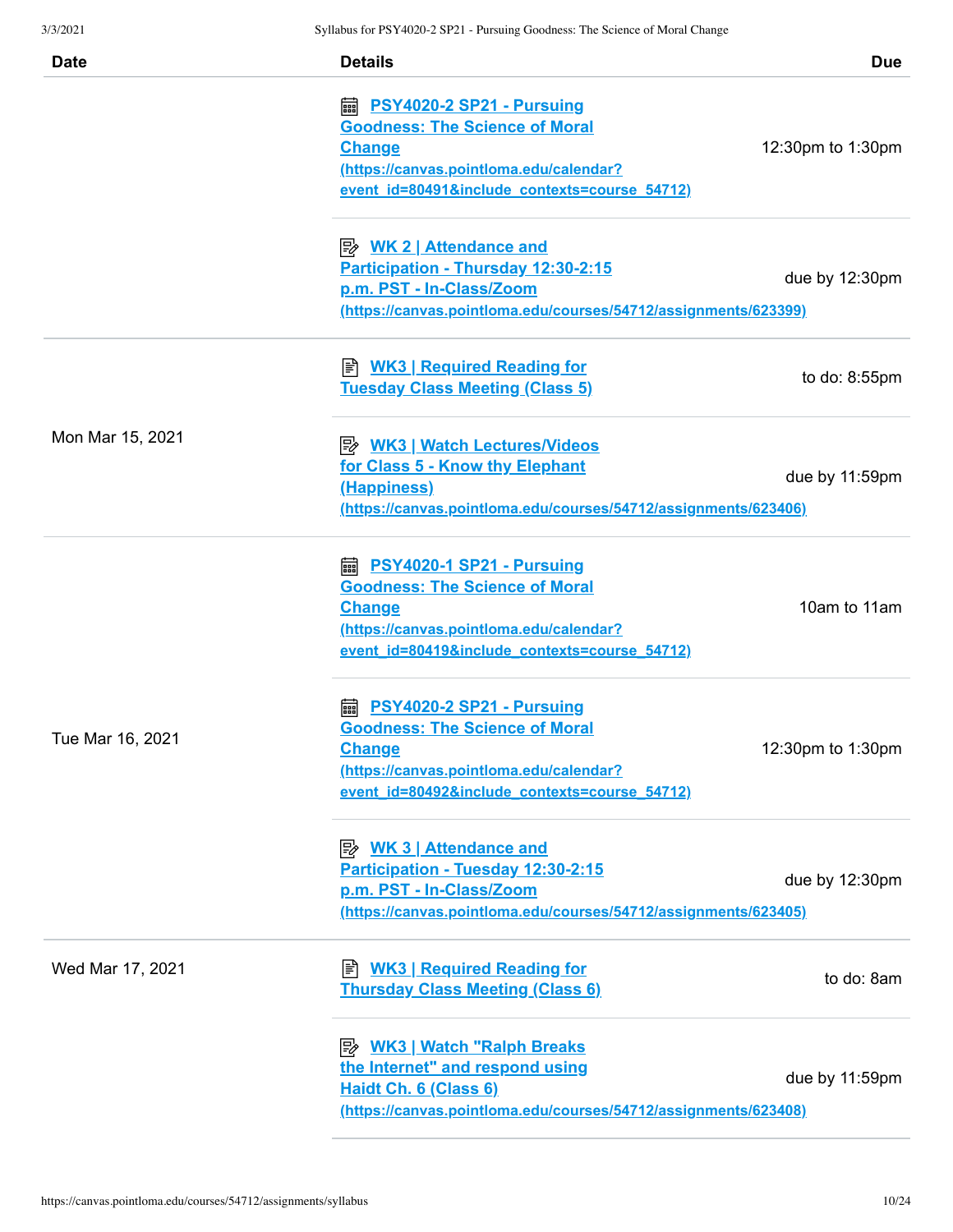| <b>Date</b>      | <b>Details</b>                                                                                                                                                                           | <b>Due</b>               |
|------------------|------------------------------------------------------------------------------------------------------------------------------------------------------------------------------------------|--------------------------|
|                  | <u>≫ WK 3   Watch Lectures/Videos</u><br>for Class 6 - "Good" Relationships<br>(https://canvas.pointloma.edu/courses/54712/assignments/623407)                                           | due by 11:59pm           |
|                  | <b>■ PSY4020-1 SP21 - Pursuing</b><br><b>Goodness: The Science of Moral</b><br><b>Change</b><br>(https://canvas.pointloma.edu/calendar?<br>event id=80421&include contexts=course 54712) | 10am to 11am             |
| Thu Mar 18, 2021 | ■ PSY4020-2 SP21 - Pursuing<br><b>Goodness: The Science of Moral</b><br><b>Change</b><br>(https://canvas.pointloma.edu/calendar?<br>event id=80493&include contexts=course 54712)        | 12:30pm to 1:30pm        |
|                  | <b>Attendance and</b><br>Participation - Thursday 12:30-2:15<br>p.m. PST - In-Class/Zoom<br>(https://canvas.pointloma.edu/courses/54712/assignments/623404)                              | due by $12:30 \text{pm}$ |
|                  | <b>E</b> WK4   Required Reading for<br><b>Tuesday Class Meeting (Class 7)</b>                                                                                                            | to do: 8am               |
| Mon Mar 22, 2021 | <u>  WK4   Watch Lectures/Videos</u><br>for Class 7 - Why We Can't<br><b>Flourish Without Arete</b><br>(https://canvas.pointloma.edu/courses/54712/assignments/623412)                   | due by 11:59pm           |
|                  | <b>■ PSY4020-1 SP21 - Pursuing</b><br><b>Goodness: The Science of Moral</b><br><b>Change</b><br>(https://canvas.pointloma.edu/calendar?<br>event id=80415&include contexts=course 54712) | 10am to 11am             |
| Tue Mar 23, 2021 | <b>■ PSY4020-2 SP21 - Pursuing</b><br><b>Goodness: The Science of Moral</b><br><b>Change</b><br>(https://canvas.pointloma.edu/calendar?<br>event id=80494&include contexts=course 54712) | 12:30pm to 1:30pm        |
|                  | <b>B</b> WK 4   Attendance and<br>Participation - Tuesday 12:30-2:15<br>p.m. PST - In-Class/Zoom<br>(https://canvas.pointloma.edu/courses/54712/assignments/623410)                      | due by 12:30pm           |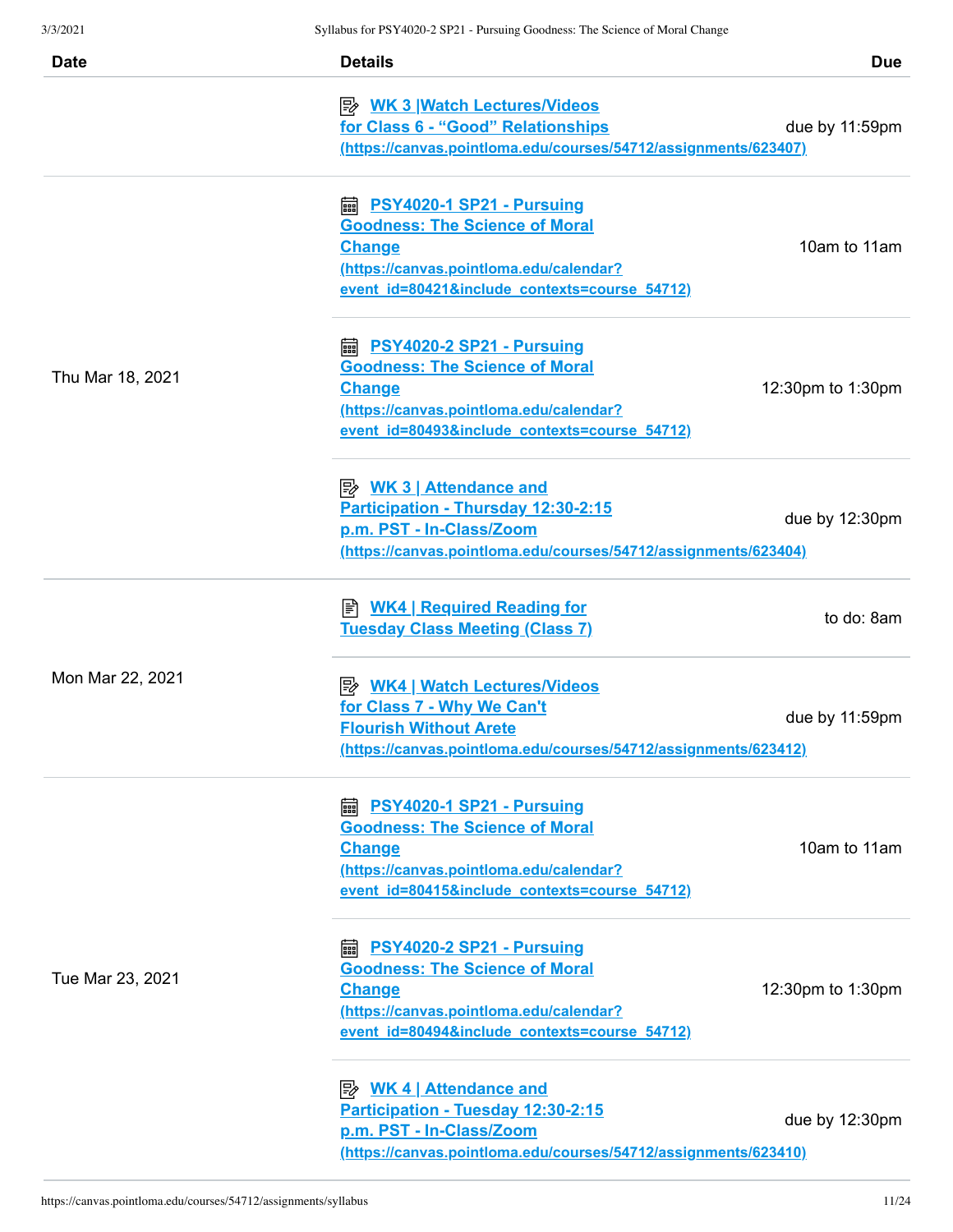| Date             | <b>Details</b>                                                                                                                                                                              | <b>Due</b>        |
|------------------|---------------------------------------------------------------------------------------------------------------------------------------------------------------------------------------------|-------------------|
|                  | <u>WK4   Required Reading for</u><br><b>Thursday Class Meeting (Class 8)</b>                                                                                                                | to do: $8:58$ am  |
| Wed Mar 24, 2021 | <mark>WK4   Vocational Paper</mark><br>due by 11:59pm<br>https://canvas.pointloma.edu/courses/54712/assignments/623411)                                                                     |                   |
|                  | <b>B</b> WK4   Watch Lectures/Videos<br>for Class 8 - Vital Engagement<br>(https://canvas.pointloma.edu/courses/54712/assignments/623413)                                                   | due by 11:59pm    |
|                  | <b>nall PSY4020-1 SP21 - Pursuing</b><br><b>Goodness: The Science of Moral</b><br><b>Change</b><br>(https://canvas.pointloma.edu/calendar?<br>event id=80404&include contexts=course 54712) | 10am to 11am      |
| Thu Mar 25, 2021 | <b>A</b> PSY4020-2 SP21 - Pursuing<br><b>Goodness: The Science of Moral</b><br><b>Change</b><br>(https://canvas.pointloma.edu/calendar?<br>event id=80495&include contexts=course 54712)    | 12:30pm to 1:30pm |
|                  | Participation - Thursday 12:30-2:15<br>p.m. PST - In-Class/Zoom<br>(https://canvas.pointloma.edu/courses/54712/assignments/623409)                                                          | due by 12:30pm    |
| Sun Mar 28, 2021 | <b>Vocation Video</b><br>(https://canvas.pointloma.edu/courses/54712/assignments/623415)                                                                                                    | due by 11:59pm    |
|                  | ■ <b>WK5   Required Reading for</b><br><b>Tuesday Class Meeting (Class 9)</b>                                                                                                               | to do: 8pm        |
| Mon Mar 29, 2021 | <b>B</b> WK5   Watch Lectures/Videos<br>for Class 9 - Spirituality for<br>"Goodness Sake" (Part 1)<br>(https://canvas.pointloma.edu/courses/54712/assignments/623416)                       | due by 11:59pm    |
| Tue Mar 30, 2021 | <b>■ PSY4020-1 SP21 - Pursuing</b><br><b>Goodness: The Science of Moral</b><br><b>Change</b><br>(https://canvas.pointloma.edu/calendar?<br>event id=80429&include contexts=course 54712)    | 10am to 11am      |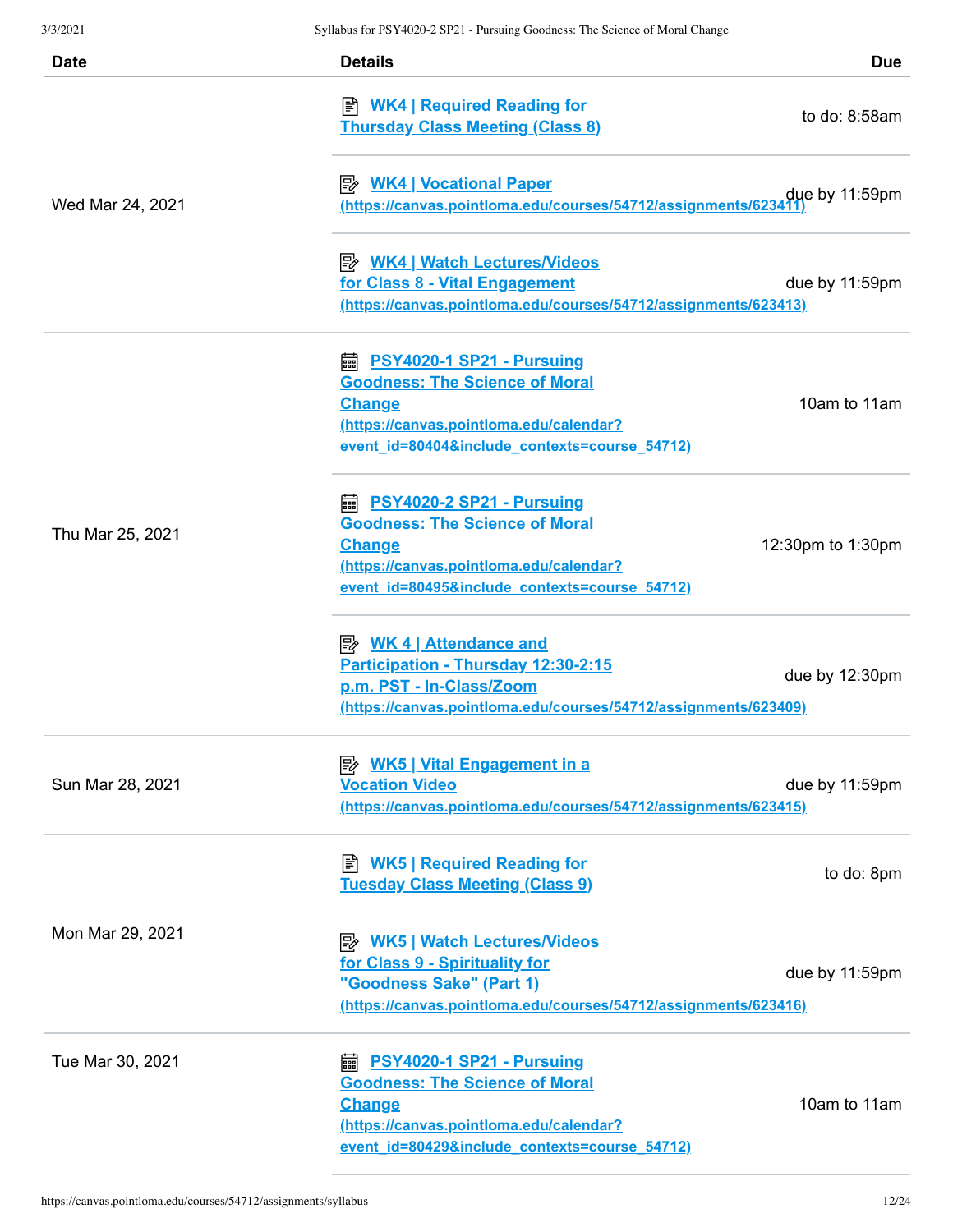| 3/3/2021        | Syllabus for PSY4020-2 SP21 - Pursuing Goodness: The Science of Moral Change     |                          |
|-----------------|----------------------------------------------------------------------------------|--------------------------|
| <b>Date</b>     | <b>Details</b>                                                                   | <b>Due</b>               |
|                 | ■ <u>PSY4020-2 SP21 - Pursuing</u>                                               |                          |
|                 | <b>Goodness: The Science of Moral</b>                                            |                          |
|                 | <b>Change</b>                                                                    | 12:30pm to 1:30pm        |
|                 | (https://canvas.pointloma.edu/calendar?                                          |                          |
|                 | event id=80496&include contexts=course 54712)                                    |                          |
|                 | $\Rightarrow$ WK 5   Attendance and                                              |                          |
|                 | Participation - Tuesday 12:30-2:15                                               |                          |
|                 | p.m. PST - In-Class/Zoom                                                         | due by 12:30pm           |
|                 | (https://canvas.pointloma.edu/courses/54712/assignments/623414)                  |                          |
|                 | <b>A</b> PSY4020-1 SP21 - Pursuing                                               |                          |
|                 | <b>Goodness: The Science of Moral</b>                                            |                          |
|                 | <b>Change</b>                                                                    | 10am to 11am             |
|                 | (https://canvas.pointloma.edu/calendar?                                          |                          |
|                 | event id=80405&include contexts=course 54712)                                    |                          |
|                 | <b>empths PSY4020-2 SP21 - Pursuing</b>                                          |                          |
| Thu Apr 1, 2021 | <b>Goodness: The Science of Moral</b>                                            |                          |
|                 | <b>Change</b>                                                                    | 12:30pm to 1:30pm        |
|                 | (https://canvas.pointloma.edu/calendar?                                          |                          |
|                 | event id=80497&include contexts=course 54712)                                    |                          |
|                 | <b>B</b> ACAT Psychology Senior                                                  |                          |
|                 | <b>Exam (Extra Credit!)</b>                                                      | due by $12:30 \text{pm}$ |
|                 | (https://canvas.pointloma.edu/courses/54712/assignments/623368)                  |                          |
|                 | <b>WK6   Take Good Life Survey</b><br>ぽん                                         |                          |
| Sun Apr 4, 2021 | #2                                                                               | due by 11:59pm           |
|                 | (https://canvas.pointloma.edu/courses/54712/assignments/623421)                  |                          |
|                 | <b>E</b> WK6   Required Reading for                                              |                          |
|                 | <b>Tuesday Class Meeting (Class 10)</b>                                          | to do: 8:55am            |
|                 | <b>B</b> WK 6   Watch Lectures/Videos                                            |                          |
| Mon Apr 5, 2021 | for Class 10 - Spirituality for                                                  |                          |
|                 | <u>"Goodness Sake" (Part 2)</u>                                                  | due by 11:59pm           |
|                 | (https://canvas.pointloma.edu/courses/54712/assignments/623422)                  |                          |
|                 |                                                                                  |                          |
|                 | due by 11:59pm<br>https://canvas.pointloma.edu/courses/54712/assignments/623420) |                          |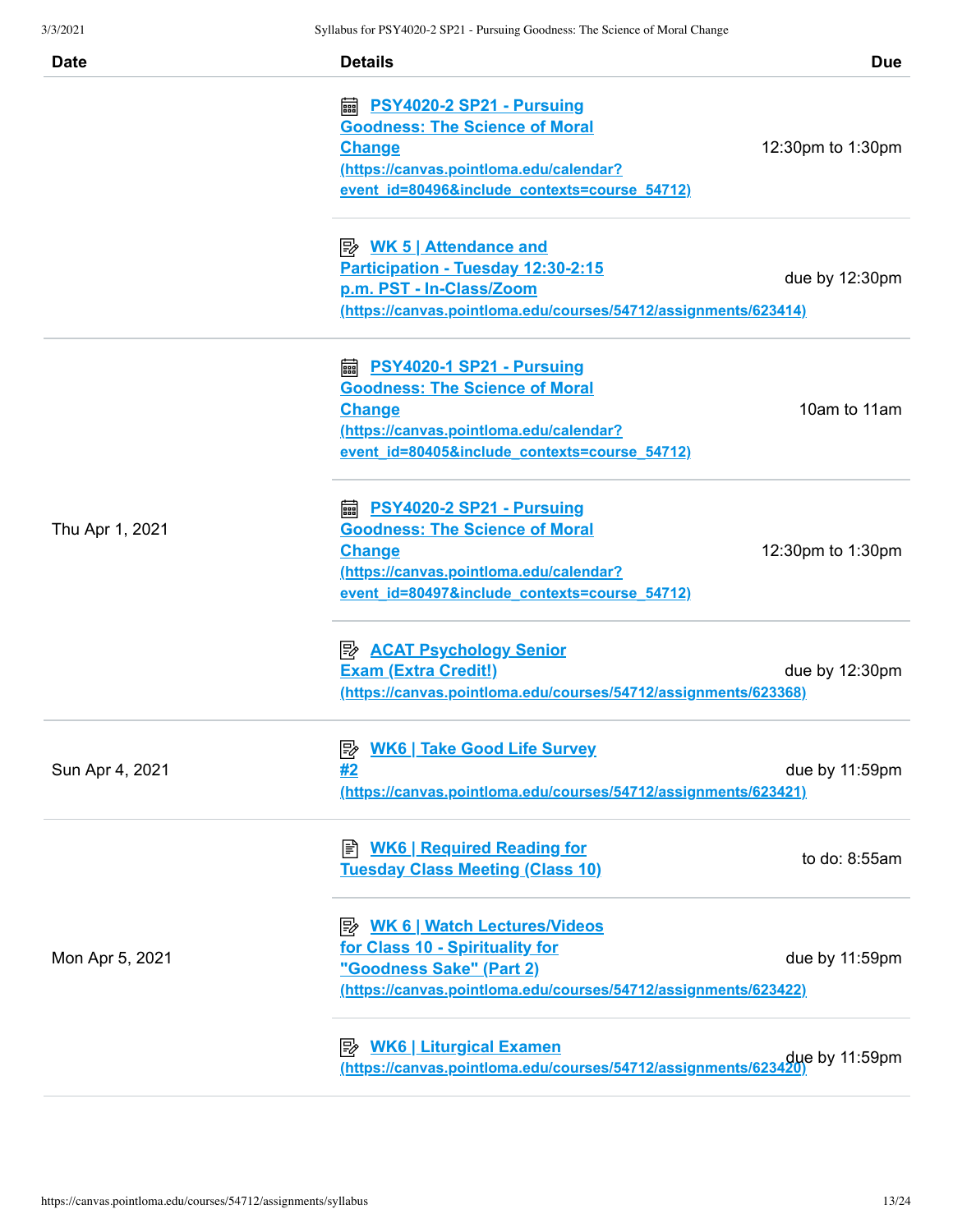| <b>Date</b>      | <b>Details</b>                                                                 | <b>Due</b>        |
|------------------|--------------------------------------------------------------------------------|-------------------|
|                  | <b>A</b> PSY4020-1 SP21 - Pursuing                                             |                   |
|                  | <b>Goodness: The Science of Moral</b>                                          |                   |
|                  | <b>Change</b>                                                                  | 10am to 11am      |
|                  | (https://canvas.pointloma.edu/calendar?                                        |                   |
|                  | event id=80410&include contexts=course 54712)                                  |                   |
|                  | <b>edge PSY4020-2 SP21 - Pursuing</b>                                          |                   |
|                  | <b>Goodness: The Science of Moral</b>                                          |                   |
| Tue Apr 6, 2021  | <b>Change</b>                                                                  | 12:30pm to 1:30pm |
|                  | (https://canvas.pointloma.edu/calendar?                                        |                   |
|                  | event id=80498&include contexts=course 54712)                                  |                   |
|                  |                                                                                |                   |
|                  | Participation - Tuesday 12:30-2:15                                             |                   |
|                  | p.m. PST - In-Class/Zoom                                                       | due by 12:30pm    |
|                  | (https://canvas.pointloma.edu/courses/54712/assignments/623418)                |                   |
|                  | <b>E</b> WK6   Required Reading for                                            |                   |
|                  | <b>Thursday Class Meeting (Class 11)</b>                                       | to do: 8pm        |
| Wed Apr 7, 2021  | <b>B</b> WK6   Watch Lectures/Videos                                           |                   |
|                  | for Class 11 - Changing for Good -                                             |                   |
|                  | <b>The Giving Tree</b>                                                         | due by 11:59pm    |
|                  | (https://canvas.pointloma.edu/courses/54712/assignments/623423)                |                   |
|                  | <b>PSY4020-1 SP21 - Pursuing</b><br>翩                                          |                   |
|                  | <b>Goodness: The Science of Moral</b>                                          |                   |
|                  | <b>Change</b>                                                                  | 10am to 11am      |
|                  | (https://canvas.pointloma.edu/calendar?                                        |                   |
|                  | event id=80416&include contexts=course 54712)                                  |                   |
|                  | <b>edge PSY4020-2 SP21 - Pursuing</b>                                          |                   |
|                  | <b>Goodness: The Science of Moral</b>                                          |                   |
| Thu Apr 8, 2021  | <b>Change</b>                                                                  | 12:30pm to 1:30pm |
|                  | (https://canvas.pointloma.edu/calendar?                                        |                   |
|                  | event id=80499&include contexts=course 54712)                                  |                   |
|                  | <b>Attendance and</b>                                                          |                   |
|                  | Participation - Thursday 12:30-2:15                                            |                   |
|                  | p.m. PST - In-Class/Zoom                                                       | due by 12:30pm    |
|                  | (https://canvas.pointloma.edu/courses/54712/assignments/623417)                |                   |
|                  |                                                                                |                   |
| Sun Apr 11, 2021 | due by 11:59pm (https://canvas.pointloma.edu/courses/54712/assignments/623419) |                   |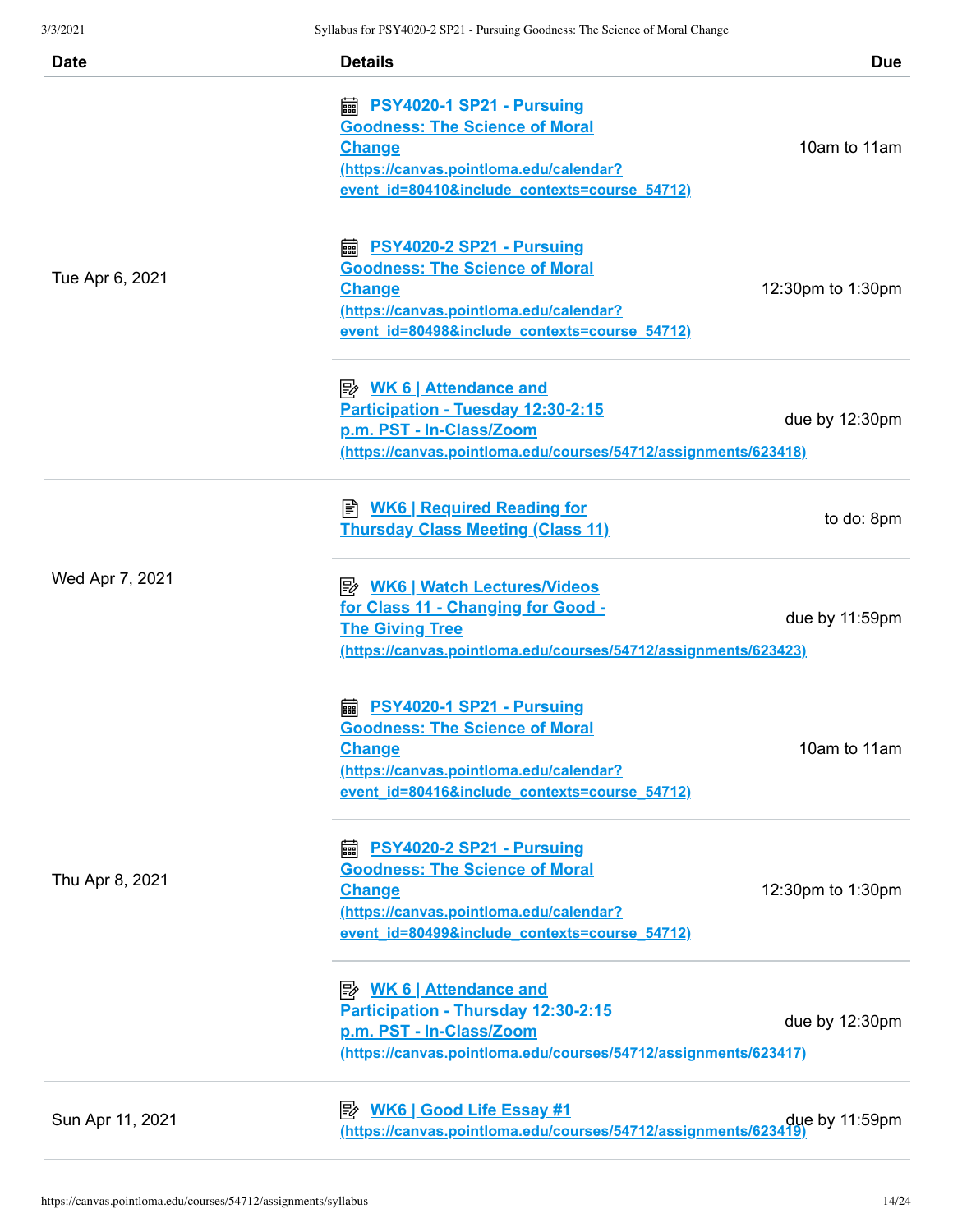| <b>Date</b>      | <b>Details</b>                                                                                                                                                                              | <b>Due</b>        |
|------------------|---------------------------------------------------------------------------------------------------------------------------------------------------------------------------------------------|-------------------|
|                  | ■ <b>WK7   Required Reading for</b><br><b>Tuesday Class Meeting (Class 12)</b>                                                                                                              | to do: 8:58am     |
| Mon Apr 12, 2021 | <b>Work of Love (Class 12)</b><br>(https://canvas.pointloma.edu/courses/54712/assignments/623427)                                                                                           | due by 11:59pm    |
|                  | for Class 12 - Love as a Capacity<br>for Mature Giving - Fromm's Virtue<br><b>Model of Generative Care</b><br>(https://canvas.pointloma.edu/courses/54712/assignments/623428)               | due by 11:59pm    |
|                  | <b>edge PSY4020-1 SP21 - Pursuing</b><br><b>Goodness: The Science of Moral</b><br><b>Change</b><br>(https://canvas.pointloma.edu/calendar?<br>event id=80420&include contexts=course 54712) | 10am to 11am      |
| Tue Apr 13, 2021 | <b>A</b> PSY4020-2 SP21 - Pursuing<br><b>Goodness: The Science of Moral</b><br><b>Change</b><br>(https://canvas.pointloma.edu/calendar?<br>event id=80500&include contexts=course 54712)    | 12:30pm to 1:30pm |
|                  | <u> <i>WK 7</i>   Attendance and</u><br>Participation - Tuesday 12:30-2:15<br>p.m. PST - In-Class/Zoom<br>(https://canvas.pointloma.edu/courses/54712/assignments/623425)                   | due by 12:30pm    |
|                  | <b>E</b> WK7   Required Reading for<br><b>Thursday Class Meeting (Class 13)</b>                                                                                                             | to do: 8pm        |
| Wed Apr 14, 2021 | for Class 13 - Virtues and the<br><b>Michelangelo Project</b><br>(https://canvas.pointloma.edu/courses/54712/assignments/623429)                                                            | due by 11:59pm    |
| Thu Apr 15, 2021 | <b>PSY4020-1 SP21 - Pursuing</b><br>酾<br><b>Goodness: The Science of Moral</b><br><b>Change</b><br>(https://canvas.pointloma.edu/calendar?<br>event id=80422&include contexts=course 54712) | 10am to 11am      |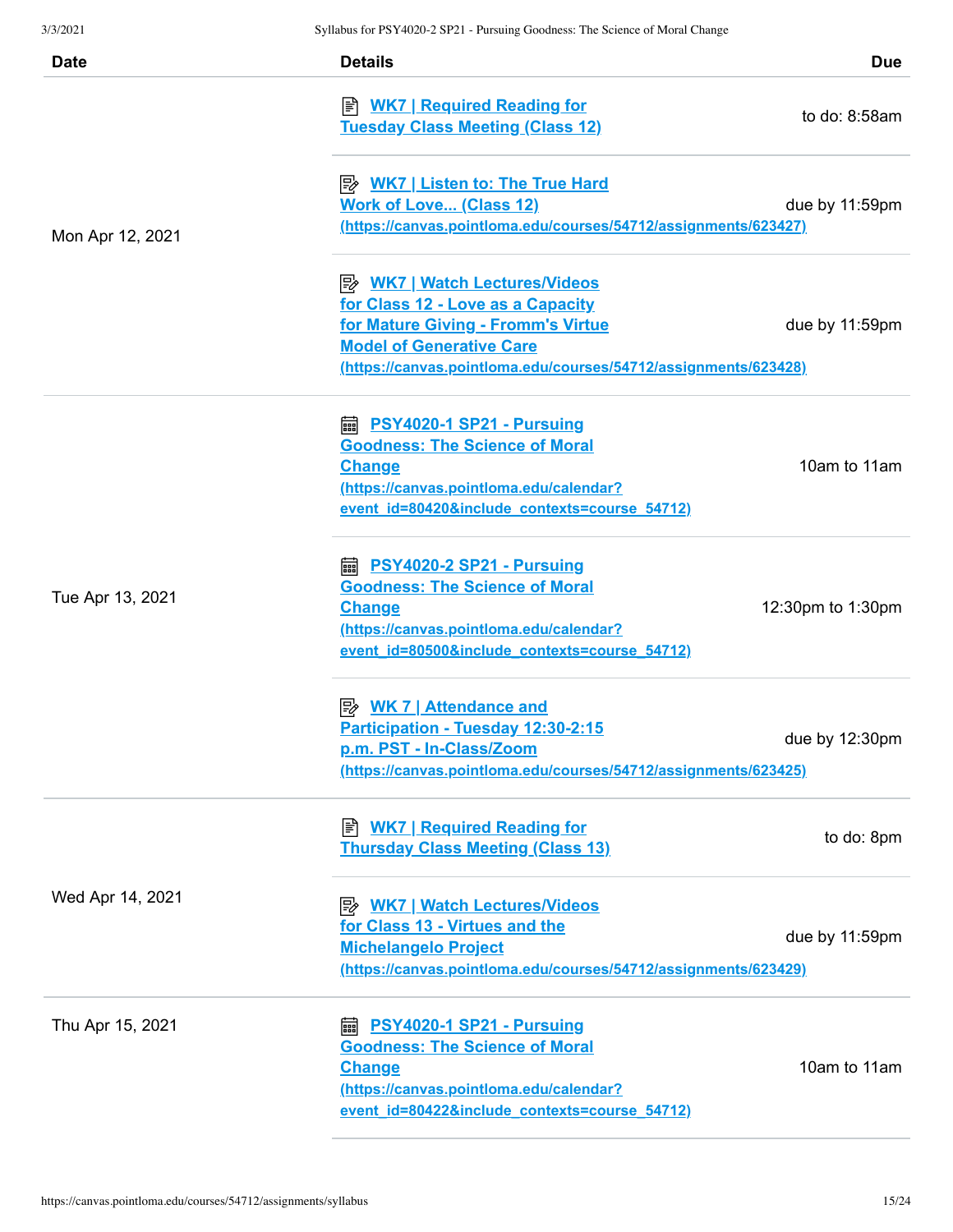| <b>Date</b>      | <b>Details</b>                                                                                                                                                                           | <b>Due</b>        |
|------------------|------------------------------------------------------------------------------------------------------------------------------------------------------------------------------------------|-------------------|
|                  | <b>■ PSY4020-2 SP21 - Pursuing</b><br><b>Goodness: The Science of Moral</b><br><b>Change</b><br>(https://canvas.pointloma.edu/calendar?<br>event id=80501&include contexts=course 54712) | 12:30pm to 1:30pm |
|                  | <b>Attendance and</b><br>Participation - Thursday 12:30-2:15<br>p.m. PST - In-Class/Zoom<br>(https://canvas.pointloma.edu/courses/54712/assignments/623424)                              | due by 12:30pm    |
| Sun Apr 18, 2021 | P <sup>2</sup> WK7   Good Life Essay #2<br>https://canvas.pointloma.edu/courses/54712/assignments/623426)                                                                                |                   |
|                  | ■ <b>WK8   Required Reading for</b><br><b>Tuesday Class Meeting (Class 14)</b>                                                                                                           | to do: 8:58am     |
| Mon Apr 19, 2021 | for Class 14 - Triune Ethics Theory<br>and the Virtues of Generative Care<br>(https://canvas.pointloma.edu/courses/54712/assignments/623433)                                             | due by 11:59pm    |
|                  | <b>A</b> PSY4020-1 SP21 - Pursuing<br><b>Goodness: The Science of Moral</b><br><b>Change</b><br>(https://canvas.pointloma.edu/calendar?<br>event_id=80430&include_contexts=course_54712) | 10am to 11am      |
| Tue Apr 20, 2021 | <b>A</b> PSY4020-2 SP21 - Pursuing<br><b>Goodness: The Science of Moral</b><br><b>Change</b><br>(https://canvas.pointloma.edu/calendar?<br>event id=80502&include contexts=course 54712) | 12:30pm to 1:30pm |
|                  | <u> <i>WK</i> 8   Attendance and</u><br>Participation - Tuesday 12:30-2:15<br>p.m. PST - In-Class/Zoom<br>(https://canvas.pointloma.edu/courses/54712/assignments/623431)                | due by 12:30pm    |
| Wed Apr 21, 2021 | <b>WK8   Required Reading for</b><br>l≣`l<br><b>Thursday Class Meeting (Class 15)</b>                                                                                                    | to do: 8pm        |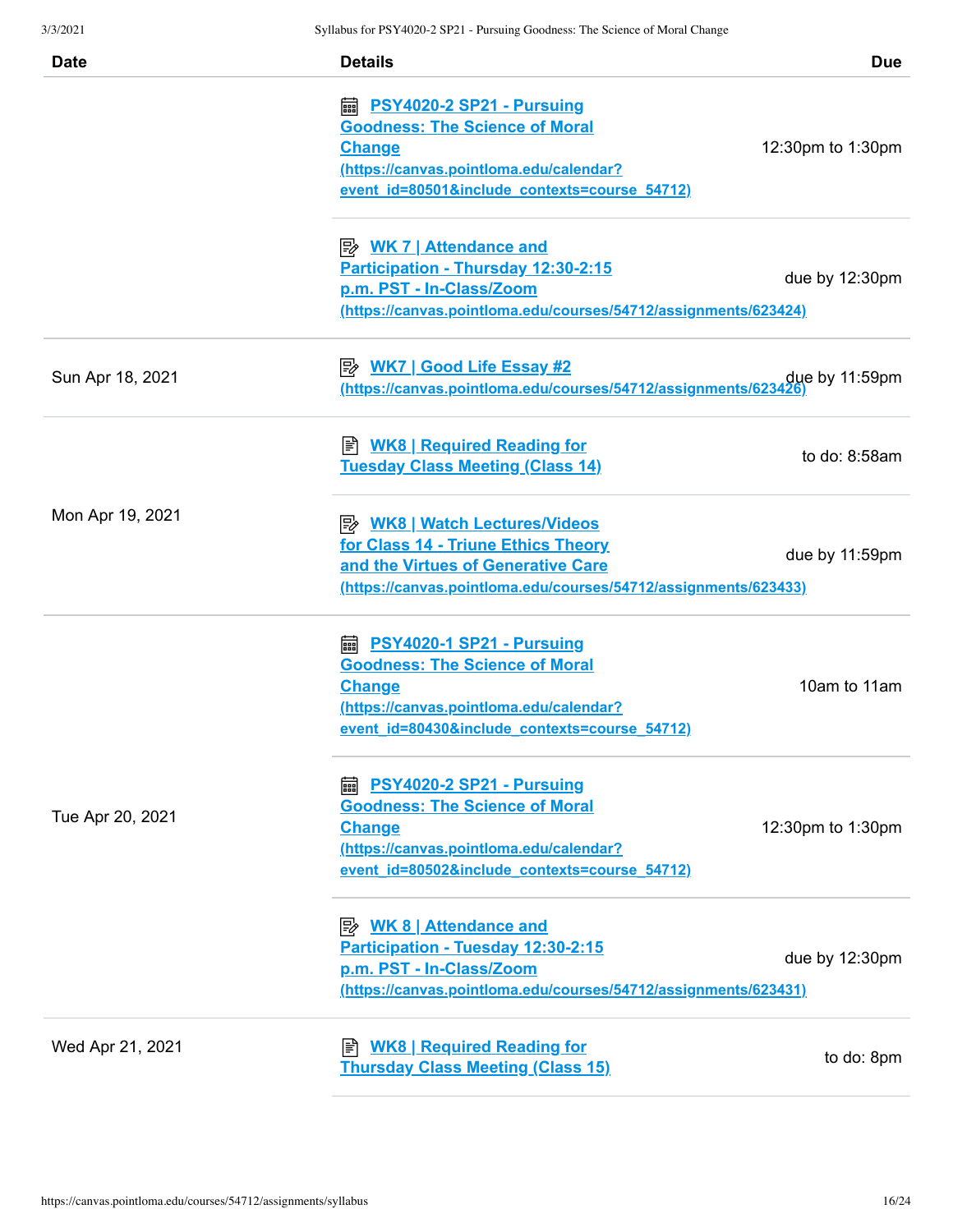| <b>Date</b>      | <b>Details</b>                                                                                                                                                                                    | <b>Due</b>        |
|------------------|---------------------------------------------------------------------------------------------------------------------------------------------------------------------------------------------------|-------------------|
|                  | <u>≫ WK8   Self-Compassion</u><br><b>Homework (Class 15)</b><br>(https://canvas.pointloma.edu/courses/54712/assignments/623432)                                                                   | due by 11:59pm    |
|                  | <b>B</b> WK8   Watch Lectures/Videos<br>for Class 15 - Self-Compassion<br><u>(https://canvas.pointloma.edu/courses/54712/assignments/623434)</u>                                                  | due by 11:59pm    |
|                  | <b>empths PSY4020-1 SP21 - Pursuing</b><br><b>Goodness: The Science of Moral</b><br><b>Change</b><br>(https://canvas.pointloma.edu/calendar?<br>event id=80431&include contexts=course 54712)     | 10am to 11am      |
| Thu Apr 22, 2021 | <b>empths PSY4020-2 SP21 - Pursuing</b><br><b>Goodness: The Science of Moral</b><br><b>Change</b><br>(https://canvas.pointloma.edu/calendar?<br>event id=80503&include contexts=course 54712)     | 12:30pm to 1:30pm |
|                  | <b>Attendance and</b><br>Participation - Thursday 12:30-2:15<br>p.m. PST - In-Class/Zoom<br><u>(https://canvas.pointloma.edu/courses/54712/assignments/623430)</u>                                | due by 12:30pm    |
|                  | <b>WK9   Required Reading for</b><br>ا≣ا<br><b>Tuesday Class Meeting (Class 16)</b>                                                                                                               | to do: 8:45am     |
| Mon Apr 26, 2021 | ⊧≽<br><b>WK9 Watch Lectures/Videos</b><br>on Class 16 - The Shadow<br>(https://canvas.pointloma.edu/courses/54712/assignments/623438)                                                             | due by 11:59pm    |
| Tue Apr 27, 2021 | <b>A</b> PSY4020-1 SP21 - Pursuing<br><b>Goodness: The Science of Moral</b><br><b>Change</b><br>(https://canvas.pointloma.edu/calendar?<br>event id=80406&include contexts=course 54712)          | 10am to 11am      |
|                  | https://www.philippedia.com/ind/industrial/<br><b>Goodness: The Science of Moral</b><br><b>Change</b><br>(https://canvas.pointloma.edu/calendar?<br>event id=80504&include contexts=course 54712) | 12:30pm to 1:30pm |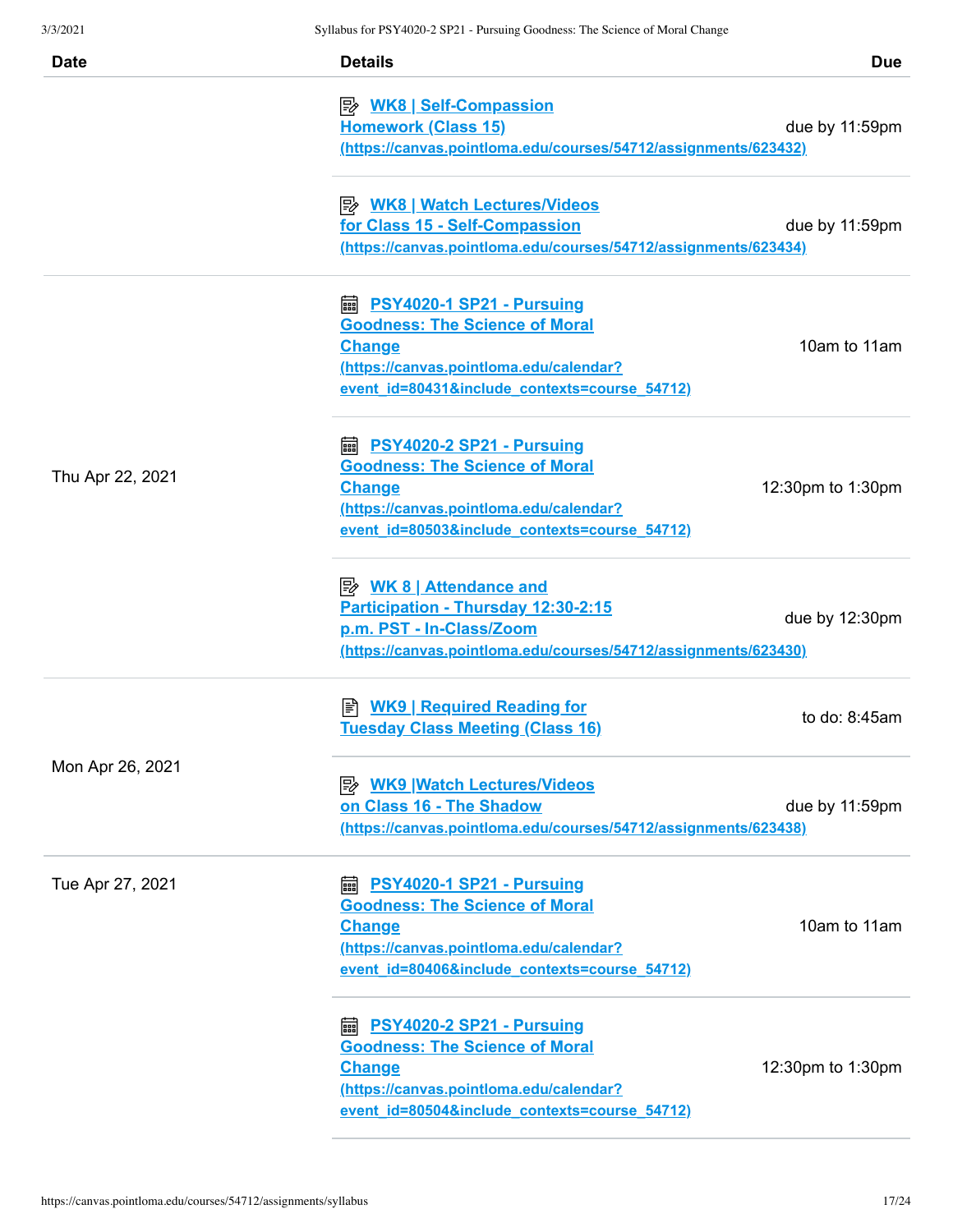| <b>Date</b>      | <b>Details</b>                                                                                                                                                                                                                      | <b>Due</b>        |
|------------------|-------------------------------------------------------------------------------------------------------------------------------------------------------------------------------------------------------------------------------------|-------------------|
|                  | Participation - Tuesday 12:30-2:15<br>p.m. PST - In-Class/Zoom<br>(https://canvas.pointloma.edu/courses/54712/assignments/623436)                                                                                                   | due by 12:30pm    |
| Wed Apr 28, 2021 | <u>WK9   Required Reading for</u><br><b>Thursday Class Meeting (Class 17)</b>                                                                                                                                                       | to do: 8pm        |
|                  | https://www.philippedia.org/mail/and/and/inf/resulting/mail/and/inf/resulting<br><b>Goodness: The Science of Moral</b><br><b>Change</b><br>(https://canvas.pointloma.edu/calendar?<br>event id=80505&include contexts=course 54712) | 12:30pm to 1:30pm |
|                  | $\Rightarrow$ WK 9   Attendance and<br>Participation - Thursday 12:30-2:15<br>p.m. PST - In-Class/Zoom<br>(https://canvas.pointloma.edu/courses/54712/assignments/623435)                                                           | due by 12:30pm    |
| Thu Apr 29, 2021 | <b>Tuesday Class Meeting Class 17</b>                                                                                                                                                                                               | to do: 8pm        |
|                  | "The Ruthless Elimination of<br><b>Hurry" and Respond Using Siegel,</b><br><b>Nouwen, and Smith</b><br>(https://canvas.pointloma.edu/courses/54712/assignments/623437)                                                              | due by 11:59pm    |
|                  | 吟<br><b>WK9 Watch Lectures/Videos</b><br>on Class 17 - Mindfulness<br>(https://canvas.pointloma.edu/courses/54712/assignments/623439)                                                                                               | due by 11:59pm    |
| Sun May 2, 2021  | <b>WK10 Take Good Life Survey</b><br>零<br>#3<br>(https://canvas.pointloma.edu/courses/54712/assignments/623374)                                                                                                                     | due by 11:59pm    |
|                  | <b>WK10   Required Reading for</b><br>訚<br><b>Tuesday Class Meeting (Class 18)</b>                                                                                                                                                  | to do: 8:58am     |
| Mon May 3, 2021  | <b>WK10 Watch Lectures/Videos</b><br>⊯<br>on Class 18 - Mindfulness,<br><b>Empathy, and Compassion</b><br>(https://canvas.pointloma.edu/courses/54712/assignments/623375)                                                           | due by 11:59pm    |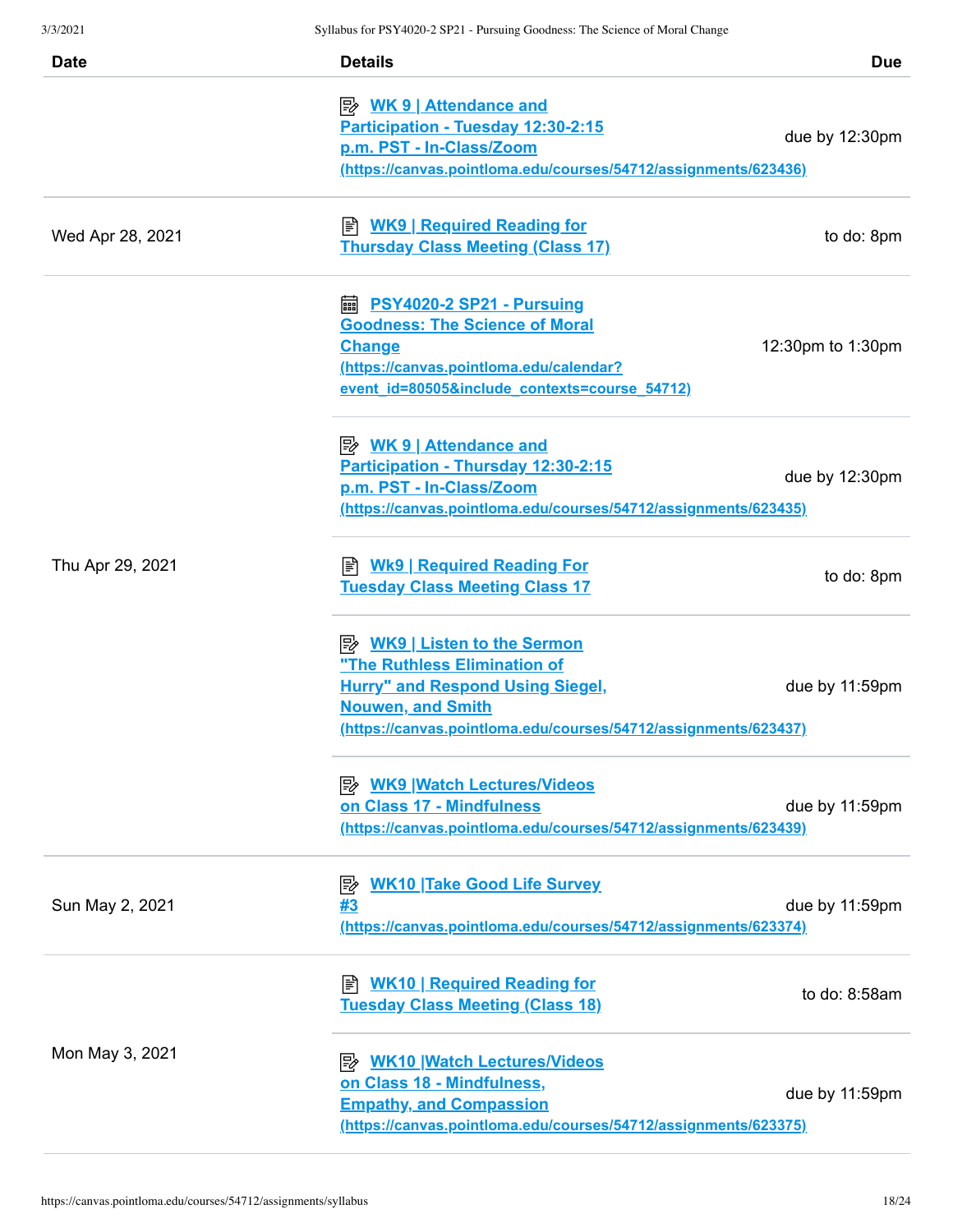| <b>Date</b>      | <b>Details</b>                                                                                                                                                                                          | <b>Due</b>        |
|------------------|---------------------------------------------------------------------------------------------------------------------------------------------------------------------------------------------------------|-------------------|
| Tue May 4, 2021  | <b>A</b> PSY4020-1 SP21 - Pursuing<br><b>Goodness: The Science of Moral</b><br><b>Change</b><br>(https://canvas.pointloma.edu/calendar?<br>event id=80407&include contexts=course 54712)                | 10am to 11am      |
|                  | https://www.philippedia.org/models.com/inductors/<br><b>Goodness: The Science of Moral</b><br><b>Change</b><br>(https://canvas.pointloma.edu/calendar?<br>event id=80506&include contexts=course 54712) | 12:30pm to 1:30pm |
|                  | <u> <i>WK</i> 10   Attendance and</u><br>Participation - Tuesday 12:30-2:15<br>p.m. PST - In-Class/Zoom<br>(https://canvas.pointloma.edu/courses/54712/assignments/623373)                              | due by 12:30pm    |
| Wed May 5, 2021  | B WK10   Required Reading for<br><b>Thursday Class Meeting (Class 19)</b>                                                                                                                               | to do: 8pm        |
|                  | P WK10   Watch Lectures/Videos<br>on Class 19 - Empathy<br>(https://canvas.pointloma.edu/courses/54712/assignments/623376)                                                                              | due by 11:59pm    |
| Thu May 6, 2021  | <b>■ PSY4020-1 SP21 - Pursuing</b><br><b>Goodness: The Science of Moral</b><br>Change<br>(https://canvas.pointloma.edu/calendar?<br>event id=80411&include contexts=course 54712)                       | 10am to 11am      |
|                  | <b>■ PSY4020-2 SP21 - Pursuing</b><br><b>Goodness: The Science of Moral</b><br><b>Change</b><br>(https://canvas.pointloma.edu/calendar?<br>event id=80507&include contexts=course 54712)                | 12:30pm to 1:30pm |
|                  | <b>WK 10   Attendance and</b><br>Participation - Thursday 12:30-2:15<br>p.m. PST - In-Class/Zoom<br>(https://canvas.pointloma.edu/courses/54712/assignments/623372)                                     | due by 12:30pm    |
| Mon May 10, 2021 | <b>WK11   Required Reading for</b><br>ا≣ا<br><b>Tuesday Class Meeting (Class 20)</b>                                                                                                                    | to do: 8:58am     |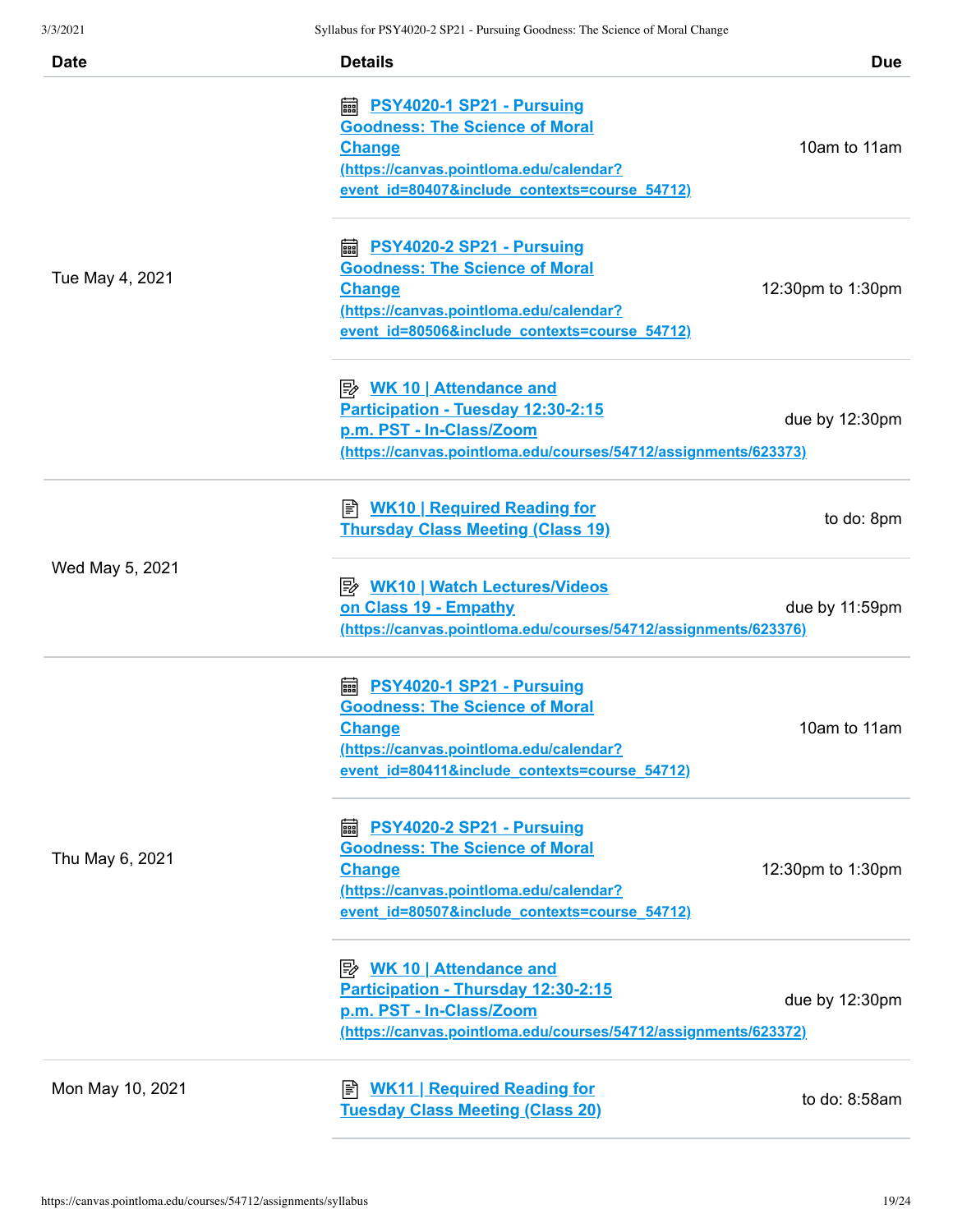| <b>Date</b>      | <b>Details</b>                                                         | <b>Due</b>        |
|------------------|------------------------------------------------------------------------|-------------------|
|                  | P WK11   Watch Lectures/Videos                                         |                   |
|                  | on Class 20 - Compasssion                                              | due by 11:59pm    |
|                  | (https://canvas.pointloma.edu/courses/54712/assignments/623379)        |                   |
|                  | <b>■ PSY4020-1 SP21 - Pursuing</b>                                     |                   |
|                  | <b>Goodness: The Science of Moral</b>                                  |                   |
|                  | <b>Change</b>                                                          | 10am to 11am      |
|                  | (https://canvas.pointloma.edu/calendar?                                |                   |
|                  | event id=80417&include contexts=course 54712)                          |                   |
|                  |                                                                        |                   |
|                  | <b>Goodness: The Science of Moral</b>                                  |                   |
| Tue May 11, 2021 | <b>Change</b>                                                          | 12:30pm to 1:30pm |
|                  | (https://canvas.pointloma.edu/calendar?                                |                   |
|                  | event id=80508&include contexts=course 54712)                          |                   |
|                  | <b>B</b> WK 11   Attendance and                                        |                   |
|                  | Participation - Tuesday 12:30-2:15                                     |                   |
|                  | p.m. PST - In-Class/Zoom                                               | due by 12:30pm    |
|                  | <u>(https://canvas.pointloma.edu/courses/54712/assignments/623378)</u> |                   |
|                  | B WK11   Required Reading for                                          |                   |
|                  | <b>Thursday Class Meeting (Class 21)</b>                               | to do: 8pm        |
| Wed May 12, 2021 | <b>B</b> WK11   Watch Lectures/Videos                                  |                   |
|                  | on Class 21 - Developing Trust                                         | due by 11:59pm    |
|                  | (https://canvas.pointloma.edu/courses/54712/assignments/623380)        |                   |
|                  | <b>PSY4020-1 SP21 - Pursuing</b><br>翩                                  |                   |
|                  | <b>Goodness: The Science of Moral</b>                                  |                   |
|                  | <b>Change</b>                                                          | 10am to 11am      |
|                  | (https://canvas.pointloma.edu/calendar?                                |                   |
|                  | event id=80423&include contexts=course 54712)                          |                   |
|                  | <b>A</b> PSY4020-2 SP21 - Pursuing                                     |                   |
|                  | <b>Goodness: The Science of Moral</b>                                  |                   |
| Thu May 13, 2021 | <b>Change</b>                                                          | 12:30pm to 1:30pm |
|                  | (https://canvas.pointloma.edu/calendar?                                |                   |
|                  | event id=80509&include contexts=course 54712)                          |                   |
|                  |                                                                        |                   |
|                  | Participation - Thursday 12:30-2:15                                    |                   |
|                  | p.m. PST - In-Class/Zoom                                               | due by 12:30pm    |
|                  | (https://canvas.pointloma.edu/courses/54712/assignments/623377)        |                   |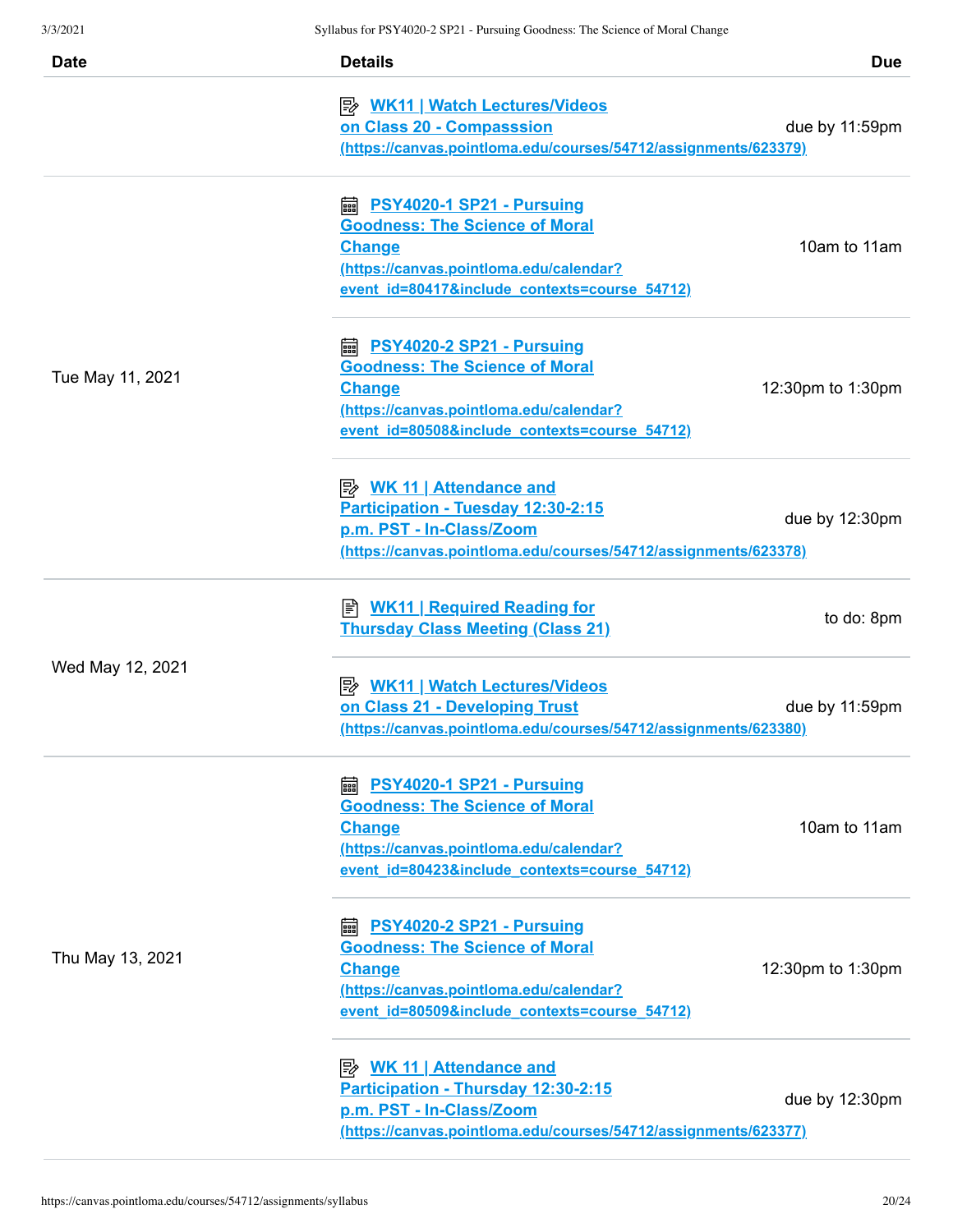| <b>Date</b>      | <b>Details</b>                                                                                                                                                                           | <b>Due</b>        |
|------------------|------------------------------------------------------------------------------------------------------------------------------------------------------------------------------------------|-------------------|
|                  | ■ <b>WK12   Required Reading for</b><br><b>Tuesday Class Meeting (Class 22)</b>                                                                                                          | to do: 8pm        |
| Mon May 17, 2021 | <u>≫ WK12   Watch "Moana" and</u><br><b>Write a Response (Class 22)</b><br>(https://canvas.pointloma.edu/courses/54712/assignments/623385)                                               | due by 11:59pm    |
|                  | <b>B</b> WK12   Watch Lectures/Videos<br>on Class 22 - How we Learn to<br><b>Trust/Mistrust</b><br>(https://canvas.pointloma.edu/courses/54712/assignments/623383)                       | due by 11:59pm    |
|                  | <b>■ PSY4020-1 SP21 - Pursuing</b><br><b>Goodness: The Science of Moral</b><br><b>Change</b><br>(https://canvas.pointloma.edu/calendar?<br>event id=80408&include contexts=course 54712) | 10am to 11am      |
| Tue May 18, 2021 | <b>■ PSY4020-2 SP21 - Pursuing</b><br><b>Goodness: The Science of Moral</b><br><b>Change</b><br>(https://canvas.pointloma.edu/calendar?<br>event id=80510&include contexts=course 54712) | 12:30pm to 1:30pm |
|                  | Participation - Tuesday 12:30-2:15<br>p.m. PST - In-Class/Zoom<br>(https://canvas.pointloma.edu/courses/54712/assignments/623382)                                                        | due by 12:30pm    |
| Wed May 19, 2021 | <b>WK12   Required Reading for</b><br>訚<br><b>Thursday Class Meeting (Class 23)</b>                                                                                                      | to do: 8pm        |
|                  | B <u>WK12   Watch Lectures/Videos</u><br>on Class 23 - Gratitude<br>(https://canvas.pointloma.edu/courses/54712/assignments/623384)                                                      | due by 11:59pm    |
| Thu May 20, 2021 | <b>■ PSY4020-1 SP21 - Pursuing</b><br><b>Goodness: The Science of Moral</b><br><b>Change</b><br>(https://canvas.pointloma.edu/calendar?<br>event id=80412&include contexts=course 54712) | 10am to 11am      |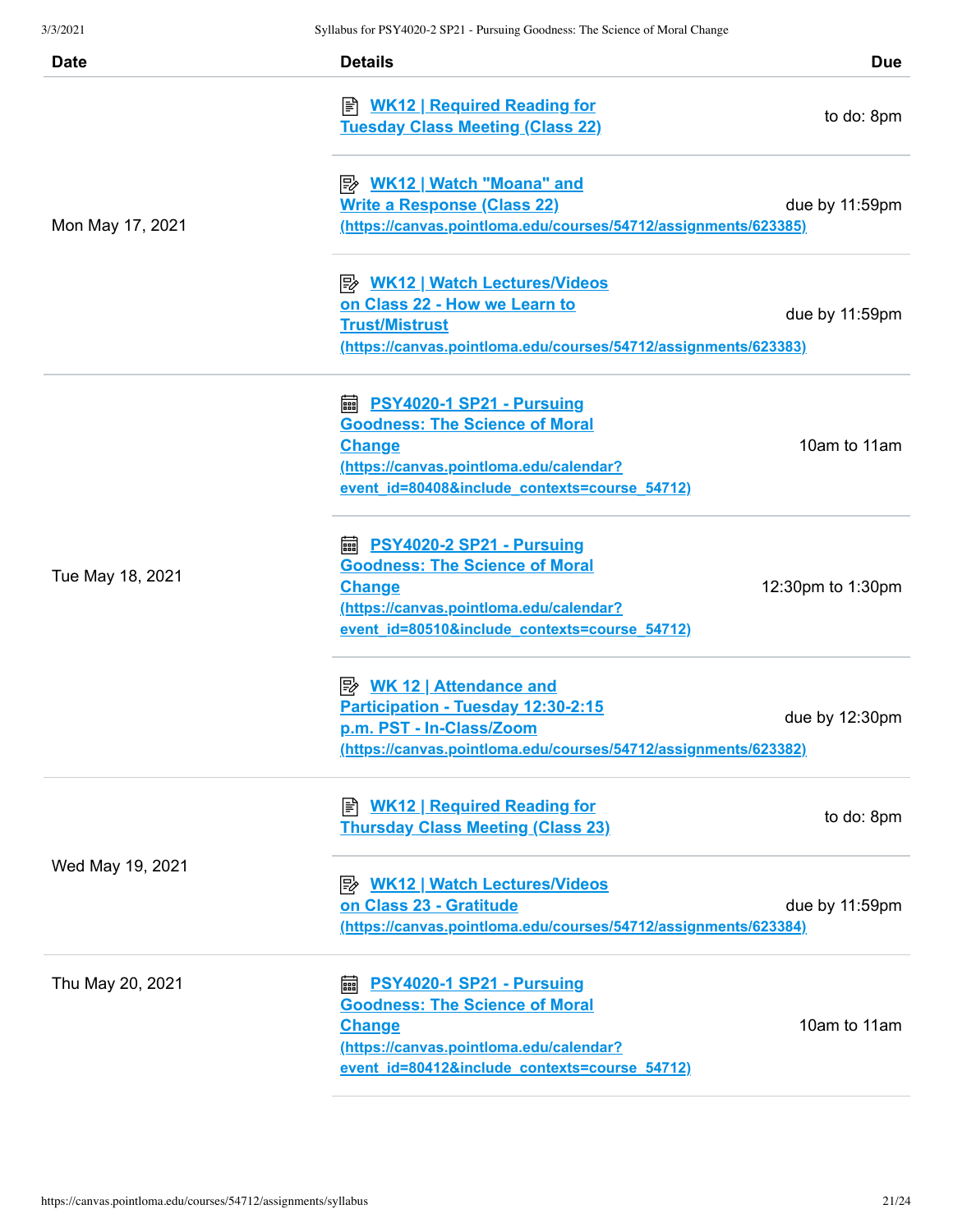| 3/3/2021         | Syllabus for PSY4020-2 SP21 - Pursuing Goodness: The Science of Moral Change                                                                                                             |                   |
|------------------|------------------------------------------------------------------------------------------------------------------------------------------------------------------------------------------|-------------------|
| <b>Date</b>      | <b>Details</b>                                                                                                                                                                           | <b>Due</b>        |
|                  | <b>■ PSY4020-2 SP21 - Pursuing</b><br><b>Goodness: The Science of Moral</b><br><b>Change</b><br>(https://canvas.pointloma.edu/calendar?<br>event id=80511&include contexts=course 54712) | 12:30pm to 1:30pm |
|                  | <u> <i>WK</i> 12   Attendance and</u><br>Participation - Thursday 12:30-2:15<br>p.m. PST - In-Class/Zoom<br>(https://canvas.pointloma.edu/courses/54712/assignments/623381)              | due by 12:30pm    |
|                  | ■ WK13   Required Reading for<br><b>Tuesday Class Meeting (Class 24)</b>                                                                                                                 | to do: 8pm        |
| Mon May 24, 2021 | <b>B</b> WK13   Watch Lectures/Videos<br>on Class 24 - Cultivating Gratitude<br>(https://canvas.pointloma.edu/courses/54712/assignments/623388)                                          | due by 11:59pm    |
|                  | <b>A</b> PSY4020-1 SP21 - Pursuing<br><b>Goodness: The Science of Moral</b><br><b>Change</b><br>(https://canvas.pointloma.edu/calendar?<br>event_id=80424&include_contexts=course_54712) | 10am to 11am      |
| Tue May 25, 2021 | <b>■ PSY4020-2 SP21 - Pursuing</b><br><b>Goodness: The Science of Moral</b><br><b>Change</b><br>(https://canvas.pointloma.edu/calendar?<br>event id=80512&include contexts=course 54712) | 12:30pm to 1:30pm |
|                  | Participation - Tuesday 12:30-2:15<br>p.m. PST - In-Class/Zoom<br>(https://canvas.pointloma.edu/courses/54712/assignments/623387)                                                        | due by 12:30pm    |
| Wed May 26, 2021 | <b>■ WK13   Required Reading for</b><br><b>Thursday Class Meeting (Class 25)</b>                                                                                                         | to do: 8pm        |
|                  | <b>A</b> WK13   Watch Lectures/Videos<br>on Class 25 - Forgiveness<br>(https://canvas.pointloma.edu/courses/54712/assignments/623389)                                                    | due by 11:59pm    |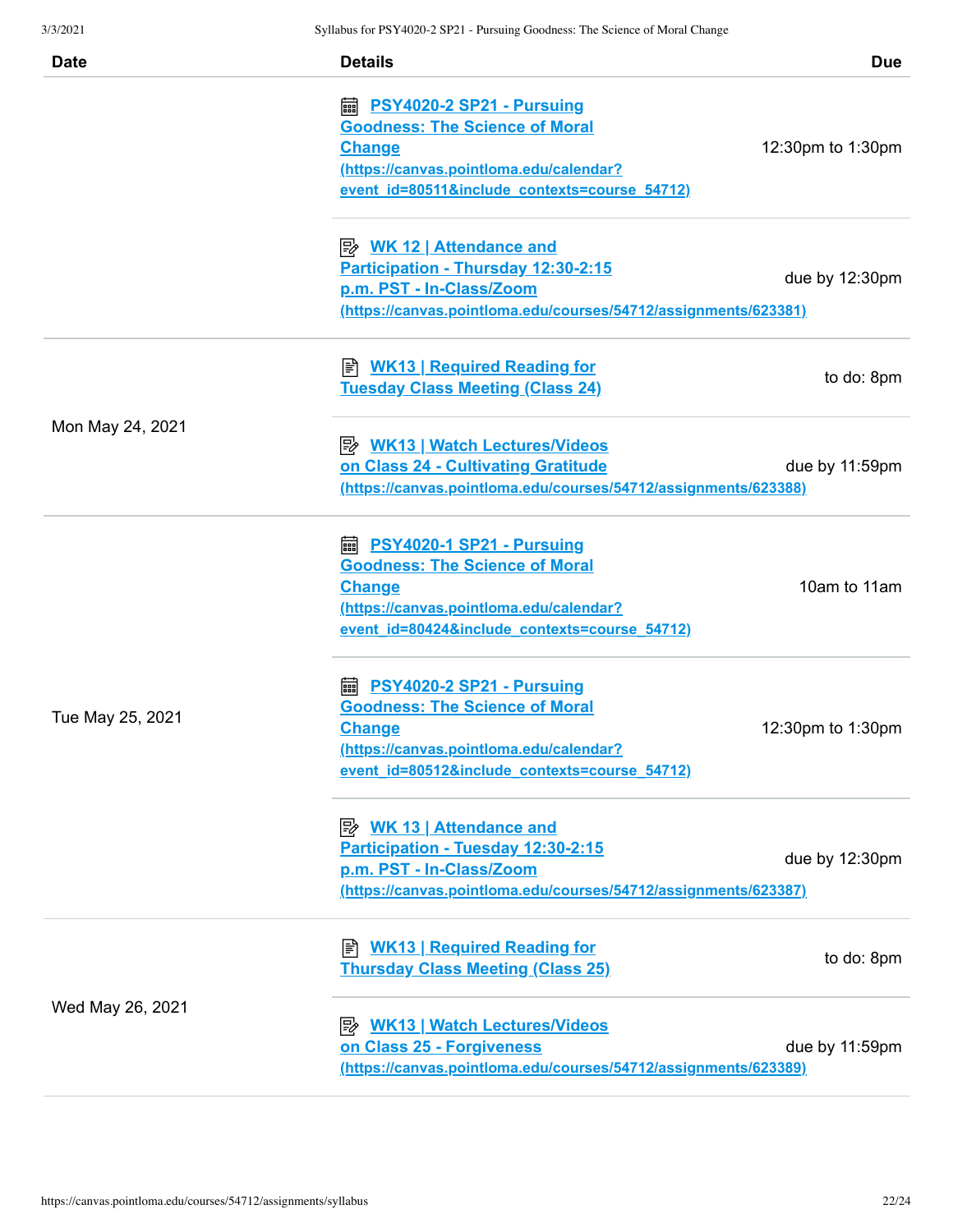| <b>Date</b>      | <b>Details</b>                                                                                                                                                                                                       | <b>Due</b>        |
|------------------|----------------------------------------------------------------------------------------------------------------------------------------------------------------------------------------------------------------------|-------------------|
| Thu May 27, 2021 | https://www.philippedia.org/models/space.org/models/ent/inter-<br><b>Goodness: The Science of Moral</b><br><b>Change</b><br>(https://canvas.pointloma.edu/calendar?<br>event id=80425&include contexts=course 54712) | 10am to 11am      |
|                  | <b>A</b> PSY4020-2 SP21 - Pursuing<br><b>Goodness: The Science of Moral</b><br><b>Change</b><br>(https://canvas.pointloma.edu/calendar?<br>event id=80513&include contexts=course 54712)                             | 12:30pm to 1:30pm |
|                  | <u> <i>WK</i> 13   Attendance and</u><br>Participation - Thursday 12:30-2:15<br>p.m. PST - In-Class/Zoom<br>(https://canvas.pointloma.edu/courses/54712/assignments/623386)                                          | due by 12:30pm    |
| Sun May 30, 2021 | <b>E</b> Take Good Life Survey #4<br>oue by 11:59pm (https://canvas.pointloma.edu/courses/54712/assignments/623371)                                                                                                  |                   |
| Mon May 31, 2021 | <b>E</b> WK14   Required Reading for<br><b>Tuesday Class Meeting (Class 26)</b>                                                                                                                                      | to do: 8:58am     |
|                  | <b>B</b> WK14   Watch Lectures/Videos<br>on Class 26 - The Three Neural<br><b>Faces of Love</b><br>(https://canvas.pointloma.edu/courses/54712/assignments/623391)                                                   | due by $11:59$ pm |
| Tue Jun 1, 2021  | <b>■ PSY4020-1 SP21 - Pursuing</b><br><b>Goodness: The Science of Moral</b><br><b>Change</b><br>(https://canvas.pointloma.edu/calendar?<br>event id=80413&include contexts=course 54712)                             | 10am to 11am      |
|                  | <b>A</b> PSY4020-2 SP21 - Pursuing<br><b>Goodness: The Science of Moral</b><br><b>Change</b><br>(https://canvas.pointloma.edu/calendar?<br>event id=80514&include contexts=course 54712)                             | 12:30pm to 1:30pm |
|                  | <u> <i>WK</i> 14   Attendance and</u><br>Participation - Tuesday 12:30-2:15<br>p.m. PST - In-Class/Zoom<br>(https://canvas.pointloma.edu/courses/54712/assignments/623390)                                           | due by 12:30pm    |